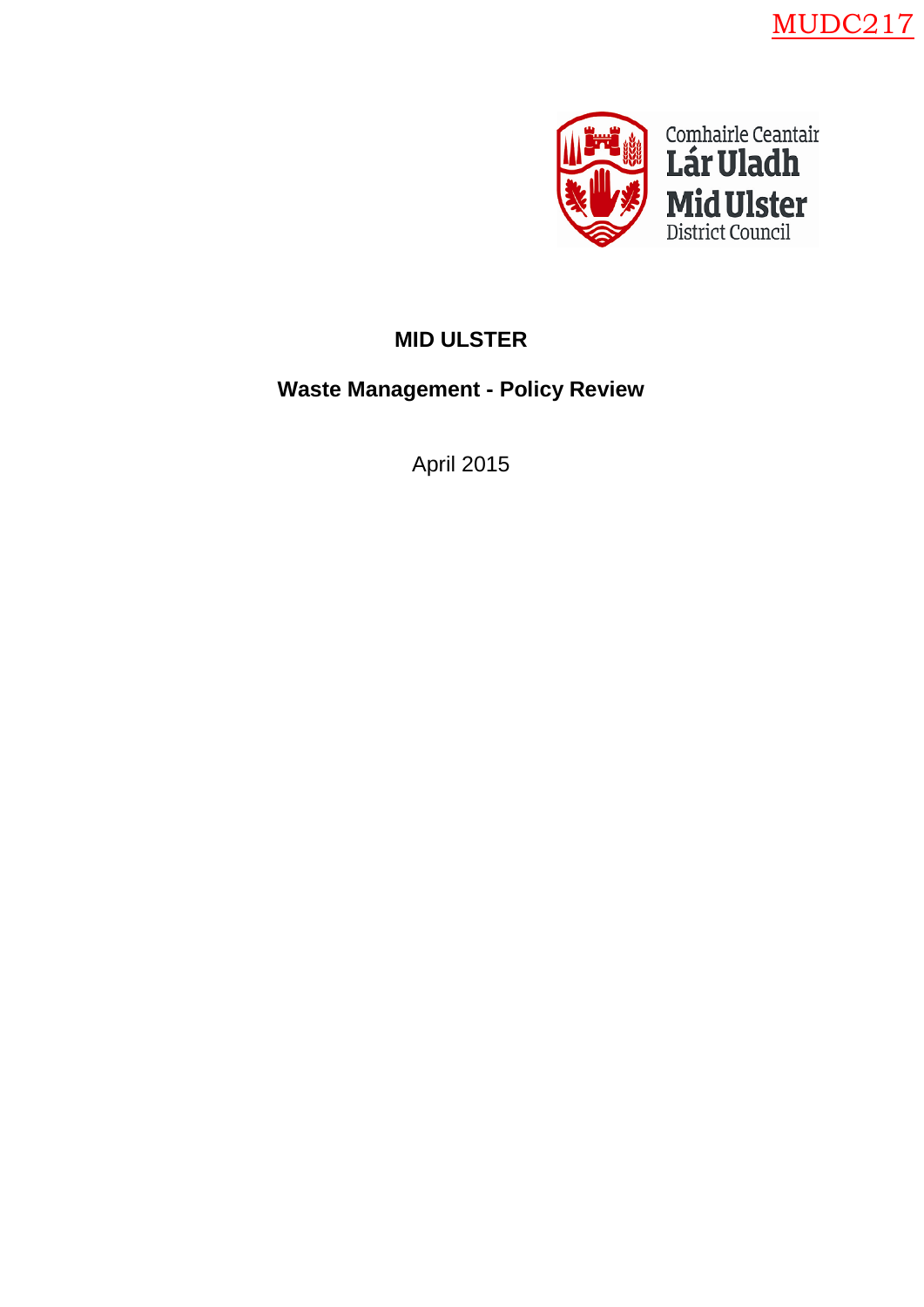#### **Waste Management**

- **Purpose: To provide members with an opportunity to consider existing planning policies as they pertain to Waste Management and to consider the need for alternative policies in light of the forthcoming Local Development Plan.**
- **Content: The paper provides information on:**
	- **(i) The legislative requirements for waste management and existing planning policies**
	- **(ii) Mid Ulster District Council (MUDC) objectives for waste management and the linkages between the MUDC objectives for future growth and the Sustainability Appraisal, Regional planning policy and Strategic Planning Policy Statement objectives**
	- **(iii) Consider existing policies and consider preferred and alternative policy options for waste management within the Local Development Plan**
- **Recommendation: That the Planning Committee notes the findings and considers how this paper shall be used to inform the Preferred Options Paper (POP) and strategic policies in the Local Development Plan (LDP)**

## **1.0 Introduction**

**1.1** This paper contains an assessment of how existing planning policies relevant to waste management take account of the Regional Development Strategy 2035 (RDS 2035), the Single Planning Policy Statement (SPPS), Sustainability Appraisal themes and the MUDC (waste management) objectives through the proposed LDP objectives and whether they need to be tailored to reflect local circumstances in Mid Ulster.

## **2.0 Legislative Context**

## **2.1 International and National Obligations**

Government recognises the strategic importance of managing our waste sustainably. The Northern Ireland Waste Management Strategy "Delivering Resource Efficiency" is set firmly in the context of sustainable development policy and other key government policy documents and initiatives. It is founded on the principles of the EU Waste Framework Directive (WFD) and sets out the policy framework for the management of waste in Northern Ireland, and contains actions and targets to meet EU Directive requirements and the Department's Programme for Government commitments.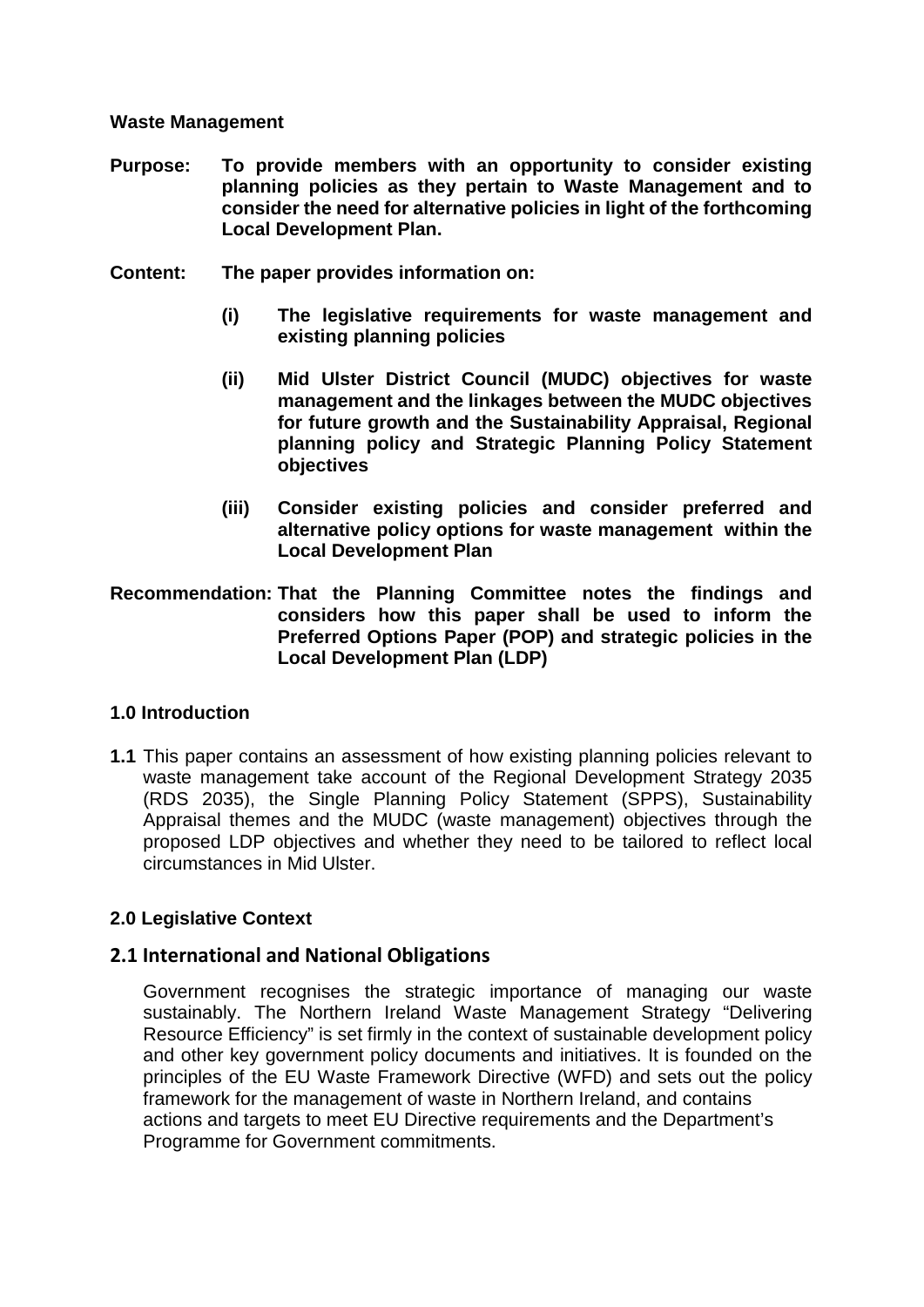## **3.0 The Objectives**

## **(a) Mid Ulster Council**

- **3.[1](#page-2-0)** Position Paper One<sup>1</sup> outlined a number of policy objectives that will assist in formulating the aim and objectives for Waste management in the LDP including;
	- The need to accommodate investment in power, water and sewerage infrastructure and **waste management**, particularly in the interests of public health.
	- The need to protect and enhance the natural and built environment to achieve biodiversity, quality design, enhanced leisure and economic opportunity and promote health and wellbeing.
	- The need to provide and encourage use of energy both as a means of generating money for the local economy, attracting investment in enterprise and providing sustainable and affordable lighting and heating for the population.
	- To promote diversity in a range of jobs recognising the importance of employment in the primary sector, secondary sector and tertiary sector.

## **The Objectives**

## **(b) Sustainability Appraisal (SA) Objective**

- **3.2** MUDC has a statutory requirement in the formulation of its LDP, to further sustainable development by ensuring that it is subject to a Sustainability Appraisal incorporating a Strategic Environmental Assessment (SA/SEA).
- **3.3** An SA/SEA is an appraisal of the economic, environmental and social effects of a plan from the outset of the preparation process to allow decisions to me made that accord with sustainable development. It performs a key role in providing a sound evidence base for the plan which will play an important part in demonstrating if a development plan document is sound.
- **3.4** In developing the Sustainability Appraisal<sup>[2](#page-2-1)</sup> framework a list of 22 sustainability objectives have been drafted. It is considered that these objectives can provide a methodological yardstick against which likely significant social, economic and environmental effects of the evolving Mid Ulster Plan can be tested. Those SA objectives which are considered particularly relevant to the waste management topic are listed below;
	- To minimise the production of waste and use of non-renewables.
	- To reduce contributions to climate change and reduce vulnerability to climate change.
	- To offer everybody the opportunity for rewarding and satisfying employment

<span id="page-2-0"></span><sup>&</sup>lt;sup>1</sup> Position Paper One Population and Growth, September 2014, Mid Ulster

<span id="page-2-1"></span><sup>2</sup> Appendix II Mid Ulster Sustainability Assessment Incorporating Strategic Environmental Assessment June 2015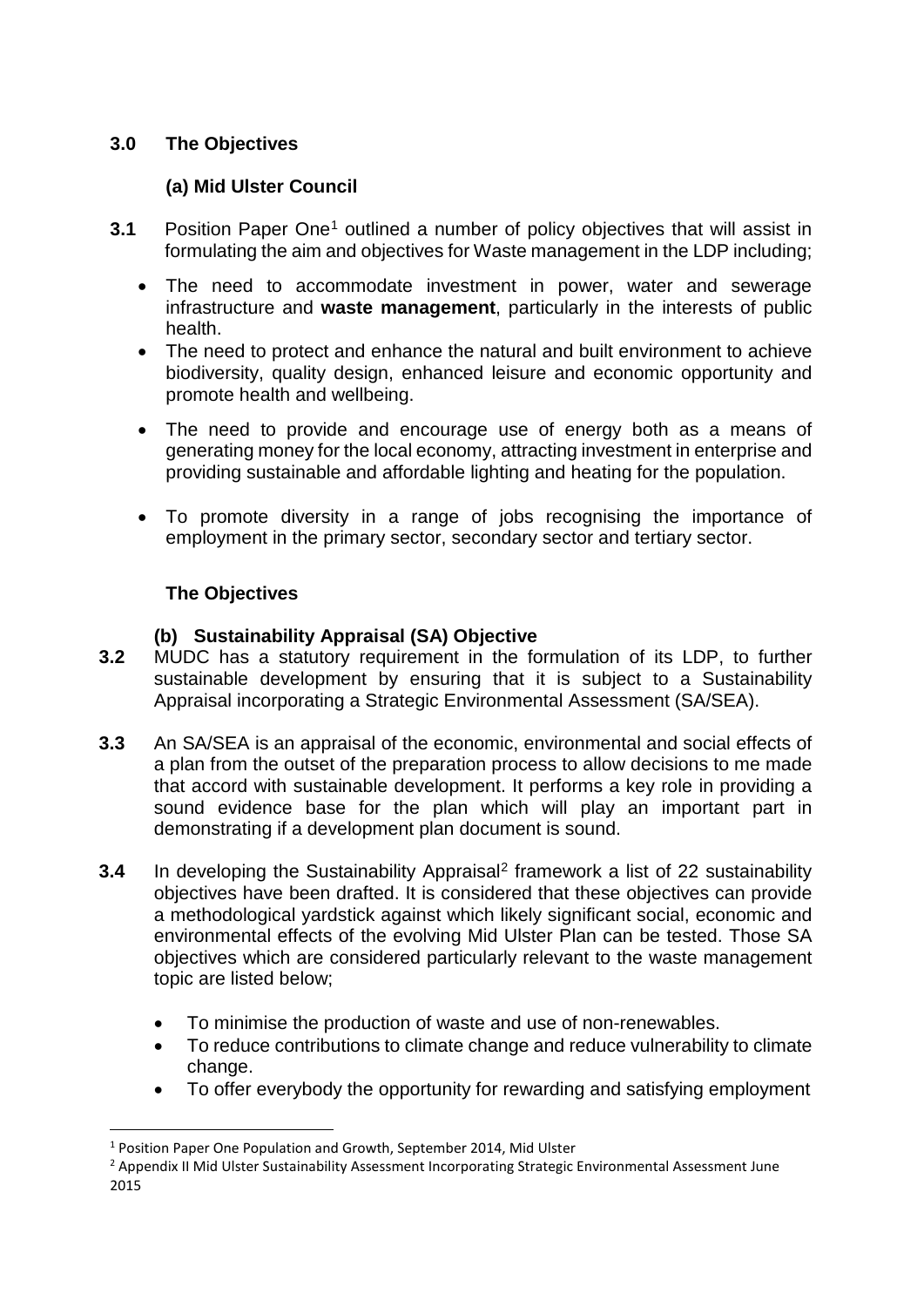- To improve health and well-being of the population.
- **3.5** In order to achieve these objectives it is considered that future waste management planning policies should aim to;
	- $\triangleright$  Minimise the amount of waste collected.
	- $\triangleright$  Minimise the amount of waste sent to landfill.
	- $\triangleright$  Increase energy recovery and recycling.
	- $\triangleright$  To improve facilities and services.
	- $\triangleright$  Reduce the consumption of materials and resources.

## **(c) Mid Ulster Community Plan**

- **3.6** Section 66 (6) of the Local Government Act (NI) 2014 requires that; *'…in the discharge of its duties under subsection (1) a council must where appropriate have regard to its plan strategy and its local policies plan under sections 8 and 9 of the Planning Act (NI) 2011.* Subsection (1) states that the Council must initiate, maintain, facilitate and participate in community planning for its district.
- **3.7** Under Section 77 (2), the Local Government Act (NI) also amends The Planning Act (NI) 2011 (as amended) to include the councils Community Plan as one of the 'matters which a council must take account of when preparing a plan strategy' once it is published. This is in addition to the RDS, SPPS and any other policy or advice contained in guidance issued by the Department. In other words, the Local Development Plan must have regard to the Community Plan and vice versa. Full public consultation on the draft Community Plan is due to commence in the summer of 2016.
- **3.8** By their very nature, waste management facilities can cause significant effects upon the environment. It is therefore particularly important that any new or revised policies and proposals are informed by a robust evidence base and an accurate record of its sustainability appraisal findings. At the same time, it is also important that the Council is mindful of the differences between the planning system and the pollution control system. This issue is further elaborated on below under paragraph 3.17.

## **(d) Regional Development Strategy 2035 (RDS)**

- **3.9** The RDS provides an overarching strategic planning framework to facilitate and guide the public and private sectors. It addresses economic, social and environmental issues aimed at achieving sustainable development and social cohesion.
- **3.10** It sets out regional guidance in relation to the sustainable management of waste in line with the 5 step waste hierarchy as set out in the Waste Framework Directive (see table 1.1 below).It acknowledges that managing waste is a significant part of how we treat our environment and that if waste is not managed safely then it can become a serious threat to public health, and cause damage to the environment as well as being a local nuisance.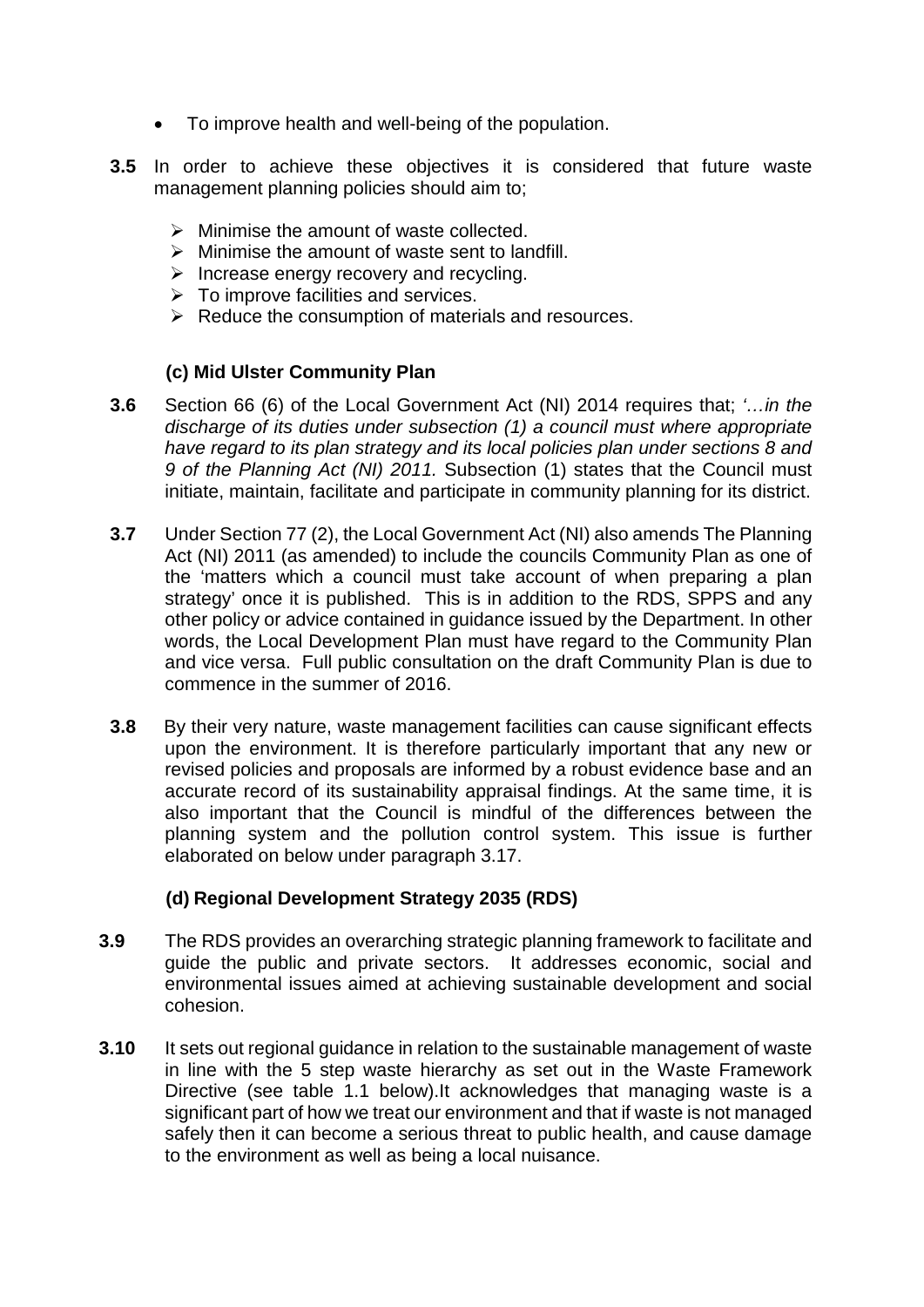**3.11** The **waste hierarchy** aims to encourage the management of waste materials in order to reduce the amount of waste materials produced, and to recover maximum value from the wastes that are produced. Although not applied as a strict hierarchy, as a guide it encourages the prevention of waste, followed by the reuse and refurbishment of goods, then value recovery through recycling and composting.



 **Table 1.1 –The Waste Management Hierarchy** 

- **3.12** The next option is recovery, including energy recovery, an important level in the hierarchy as many materials have significant embedded energy that can be recovered. Waste prevention, reuse, recycling and recovery are collectively defined by the Organisation for Economic Co-operation and Development (OECD) as waste minimisation. Finally, waste disposal should only be used when no option further up the hierarchy is possible.
- **3.13** In addition, the RDS emphasises the **proximity principle** i.e. the need to treat or dispose of waste as close as practicable to the point of generation to minimise the environmental impacts of waste transport.

## **(e) Strategic Planning Policy Statement (SPPS)**

**3.14** The SPPS is a statement of the Department's policy on important planning matters that should be addressed across Northern Ireland. It was formally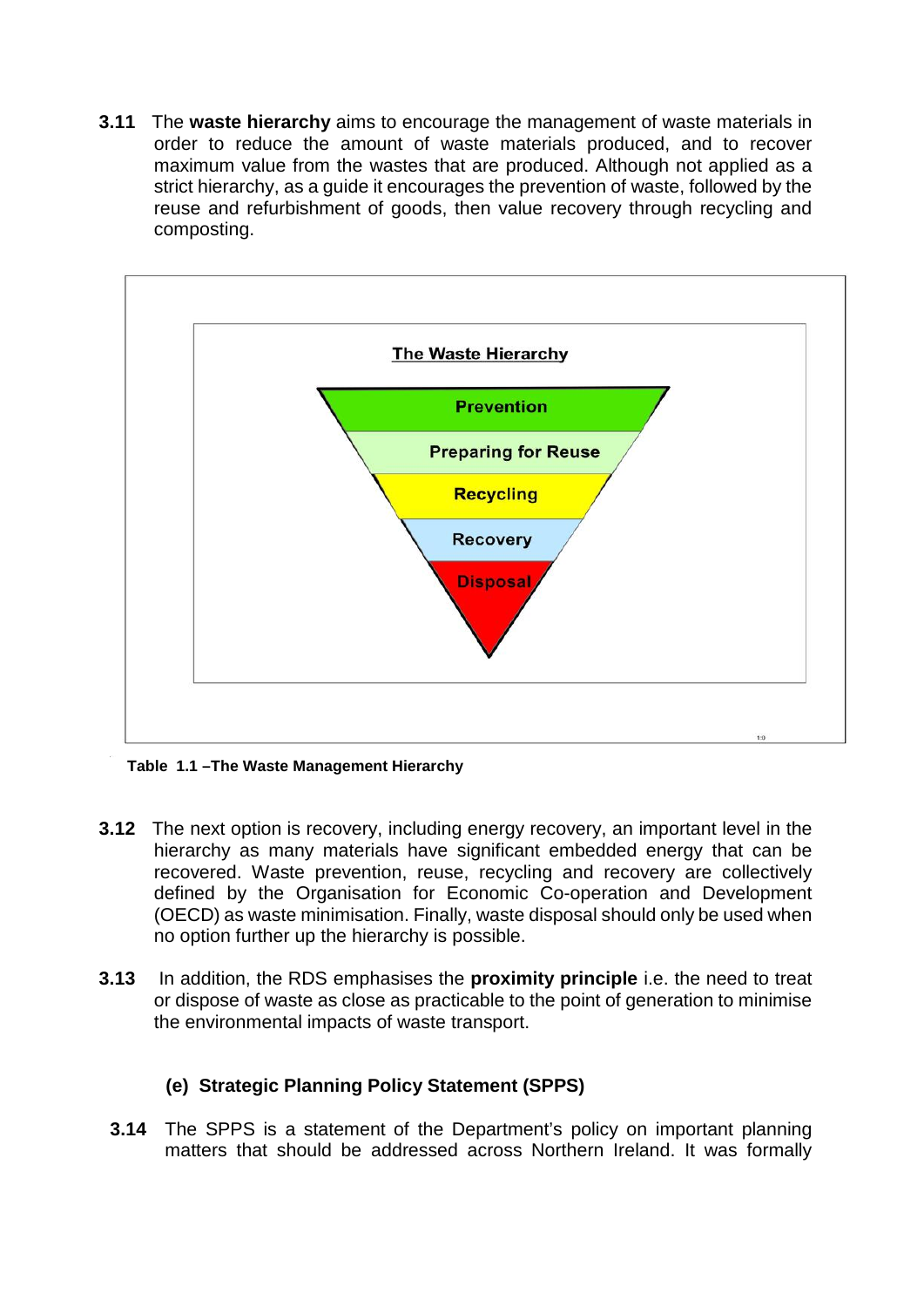adopted in September 2015 and is judged to be in general conformity with the RDS.

**3.15** The aim of the SPPS in relation to waste management is to support wider government policy focused on the sustainable management of waste, and a move towards resource efficiency. It sets out regional strategic objectives and regional strategy policy for waste management which must be taken into account in the preparation of the Planning Strategy and Local Policies Plan.

The SPPS contains the following regional strategic objectives;

- promote development of waste management and recycling facilities in appropriate locations;
- ensure that detrimental effects on people, the environment, and local amenity associated with waste management facilities (e.g. pollution) are avoided or minimised; and
- secure appropriate restoration of proposed waste management sites for agreed after-uses.
- **3.16** This policy review will take into account the implications of the above strategic policy. In particular, the SPPS requires councils to assess the likely extent of future management facilities and include appropriate policies and proposals to ensure that the potential impacts of both existing and future waste management are kept to a minimum. Any new waste management policy will be underpinned by the precautionary approach i.e. where there are significant risks of damage to the environment, its protection will generally be paramount unless there are imperative reasons for overriding public interest.

#### **Relationship between planning and pollution control regimes**

**3.17** At the operational level, it is important to highlight the differences between development management and pollution control systems and the relationship between them. They are separate but complementary systems of control, and regulation designed to protect the environment from harm as a result of development and related operations.

Development Management focuses primarily on:

- whether the development itself is an acceptable use of the land rather than on the control of the processes or substances involved; and
- regulating the location of the development in order to avoid or minimise adverse effects on people, the use of land and the environment.
- **3.18** The pollution control regime is concerned with the control and regulation of proposed operations and processes and with their day to day operation. The objective is to ensure that the waste is disposed of or treated without endangering human health or causing harm to the environment.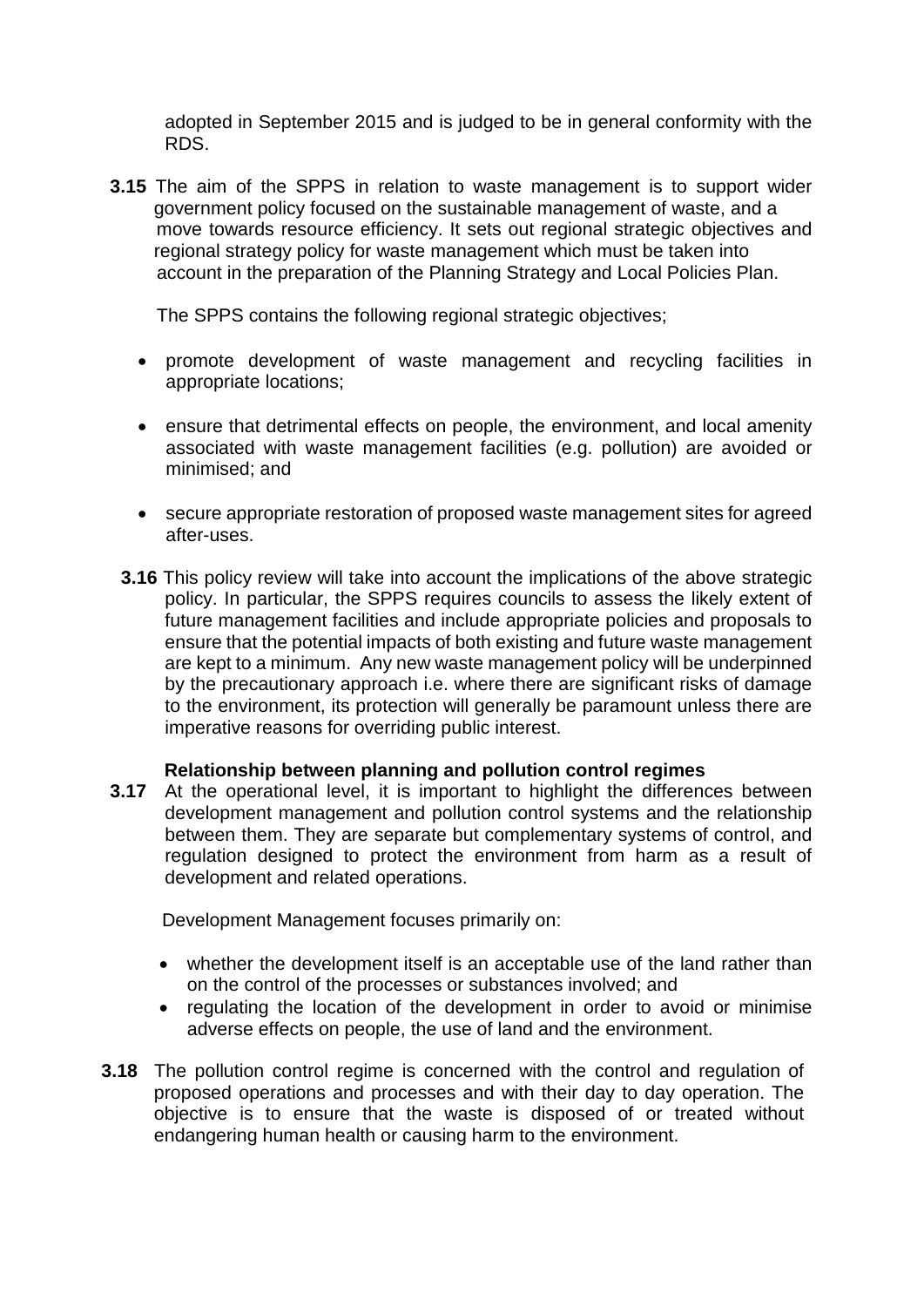- **3.19** Development management should not duplicate other statutory controls or be used to achieve objectives relating to other legislation. The Council must make its planning decisions on the basis that the pollution control regimes will be properly applied and enforced. The relevant expertise and statutory responsibility for pollution control rests with the relevant pollution control authorities.
- **3.20** Nevertheless the dividing line between each system of control is not always clear cut. Development management is not an appropriate means of regulating the detailed characteristics of potentially polluting waste management activities. However matters relevant to a pollution control authorisation or licence may be material planning considerations

## **Waste Management Strategy and Joint Waste Management Plan**

- **3.21** Prior to local government reform, a key aspect of delivery of the Waste Management Strategy was through the local waste management plans prepared by the three District Council Waste Management Groups (Arc 21; North West Region Waste Management Group; and Southern Waste Management Partnership).These 3 groups were formed in recognition of the mutual benefits to be gained from a regional approach to waste management planning, using powers in the Local Government Act (NI) 1972.
- **3.22** The legacy Councils of Armagh, Banbridge, Cookstown, Craigavon, Dungannon, Fermanagh and Omagh were former members of the Southern Waste Management Partnership (SWaMP2008) whereas Magherafelt District Council was a former member of the North West Region Waste Management Group.SWaMP2008 was dissolved with effect from 31 March 2015 under The Local Government (Constituting a Joint Committee a Body Corporate) Order (NI) 2015
- **3.23** In February 2016, a Joint Waste Management Plan was prepared for Mid Ulster District Council, Omagh and Fermanagh Council and Armagh City, Banbridge and Craigavon Borough Council. This plan reviewed the content of both existing plans and sets out the arrangements for the management of controlled waste arising within the joint Councils over the period 2016 to 2020.

## **4.0 Existing Waste Infrastructure within Mid Ulster**

**4.1** In terms of existing infrastructure the Mid Ulster Council operates 12 centres for recycling and disposing of household waste in the District as tabled below. The location of these Recycling Centres is illustrated in Appendix A.

| <b>Recycling Centre</b>              | Location                          |
|--------------------------------------|-----------------------------------|
| <b>Ballymacombs Recycling Centre</b> | Ballymacombs Road (near Bellaghy) |
| <b>Castledawson Recycling Centre</b> | Moyola Road, Castledawson         |
| <b>Clogher Recycling Centre</b>      | Fintona Road, Clogher             |
| <b>Coalisland Recycling Centre</b>   | Derry Road, Coalisland            |

## **Table 1 - Existing Recycling Centres in Mid Ulster**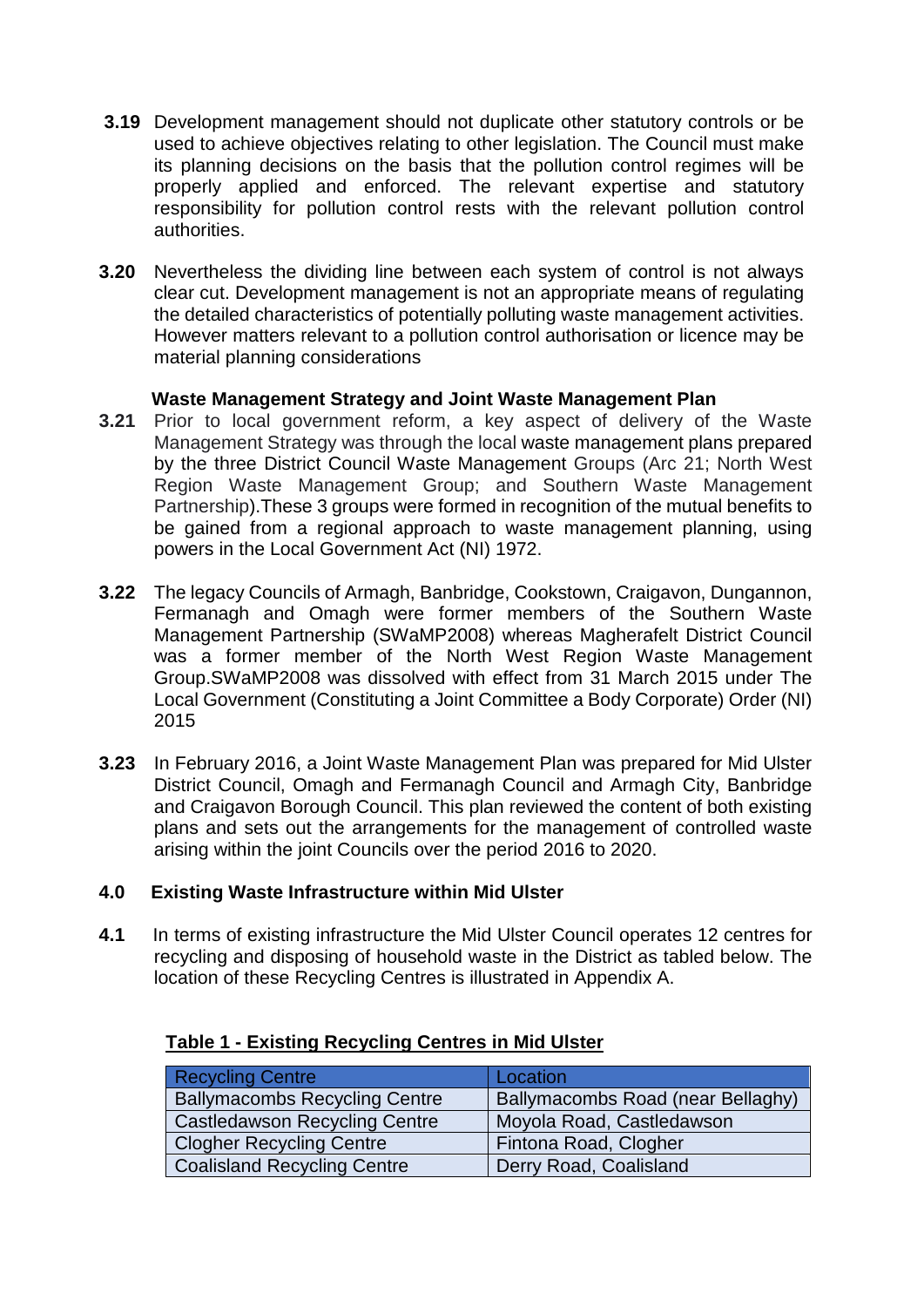| <b>Cookstown Recycling Centre</b>    | Molesworth Street, Cookstown         |  |
|--------------------------------------|--------------------------------------|--|
| <b>Draperstown Recycling Centre</b>  | Workspace Industrial<br>Estate,      |  |
|                                      | Magherafelt Road, Draperstown        |  |
| <b>Drumcoo Recycling Centre</b>      | Coalisland Road, Dungannon           |  |
| <b>Fivemiletown Recycling Centre</b> | Screeby Road, Fivemiletown           |  |
| <b>Maghera Recycling Centre</b>      | Station Road Industrial Estate,      |  |
|                                      | Maghera                              |  |
| <b>Magherafelt Recycling Centre</b>  | Ballyronan Road (adjacent to Council |  |
|                                      | offices)                             |  |
| <b>Moneymore Recycling Centre</b>    | Moneyhaw Road, Moneymore             |  |
| <b>Tullyvar Recycling Centre</b>     | <b>Tullyvar Road, Aughnacloy</b>     |  |

**4.2** It can be seen from table 2 below that there are 3 landfill sites in the Mid Ulster District located at Ballymacombs Road, Bellaghy, Tullyvar, Aughnacloy, and Magheraglass, Cookstown. It is estimated that there could still be up to 40,000 tonnes of capacity at Ballymacombs and it will be required to be filled at some stage to produce the proper contours required for permanent capping and closure. Although there is void capacity at the Tullyvar landfill site until the end of the plan period (2030), it is earmarked for closure in 2018/19. The landfill site at Magheraglass may close by 2017/18, however there is a waste transfer station operating at this site which will continue for the foreseeable future.

| <b>Landfill Site</b> | <b>Proposed Arrangements</b>                                                           |
|----------------------|----------------------------------------------------------------------------------------|
| Magheraglass         | It is intended that the site will be Scheduled for closure during the<br>2017/18year.  |
| Tullyvar             | It is intended that the site will be Scheduled for closure during the<br>2018/19 year. |
| <b>Ballymacombs</b>  | It is intended that the site will be Scheduled for closure during the<br>2019/20year.  |

#### **Table 2 -Proposed Arrangements for Landfill Sites in Mid Ulster**

Source: Joint Waste Management Plan 2016-2020.

## **Key Differences between PPS 11 and the SPPS.**

- **4.3** The SPPS consolidates, updates and sets out in a strategic way the Departments existing planning policy approach for Waste Management as contained in PPS 11. It can be seen that the objectives of the SPPS are broadly reflective of those contained in PPS 11. There are however some important differences which are highlighted below.
- **4.4** At a strategic level the SPPS differs from PPS 11 in that it highlights the positive role that waste management can play in sustainable development. This includes benefits to the health and well-being of society and to the provision of jobs and investment across NI. The waste management industry is an important provider of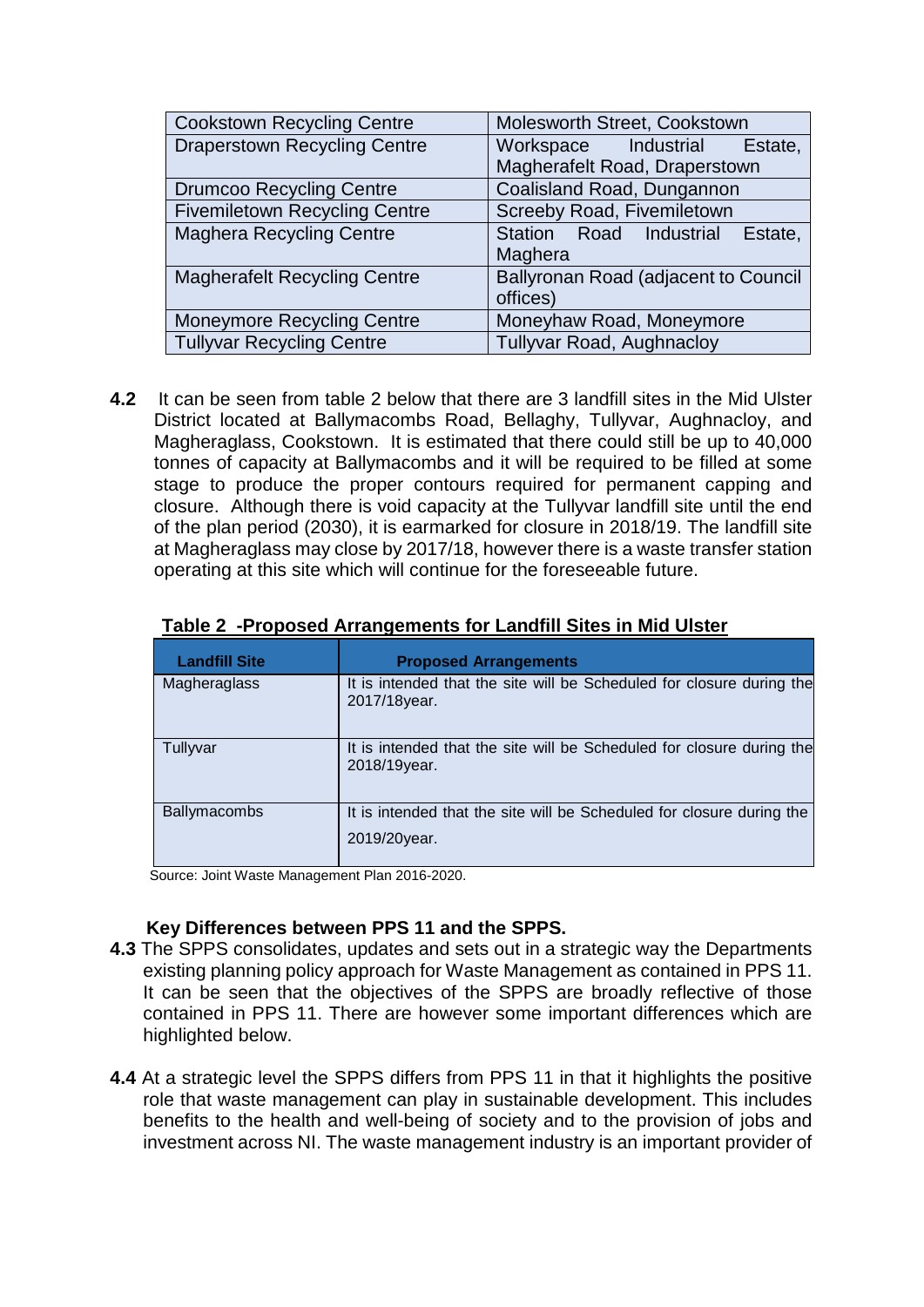jobs and investment across the region, with the potential to support future business development, investment and employment.

- **4.5** At an operational level, the key difference between the two publications is the removal of the Best Practicable Environmental Option (BPEO). This is in accordance with the recommendations of the Revised Waste Management Strategy 'Delivering Resource Efficiency (2013). In 2013 the Department of the Environment published guidance stating that the statutory Strategic Environmental Assessment (SEA) required to be undertaken as part of the preparation of the Waste Management Plan duplicates the BPEO process. Consequently, BPEO is no longer treated as a 'material consideration' for plans and waste proposals. This change has being broadly welcomed by the main stakeholders in the waste management industry
- **4.6** Despite BPEO no longer being a material consideration, the concept remains one of a number of non-statutory tools to assess different waste management options in the development of Waste Management Plans. BPEO, therefore continues to be implemented by the joint councils as a high level tool to determine the overall technology mix for the Region.
- **4.7** Paragraph 6.312 of the SPPS states that 'Councils must assess the likely extent of future waste management facilities for the plan area' and that 'Specific sites for the development of waste management facilities should be identified in the LDP together with Key Site Requirements'. This integration of the waste management into the plan led system has been broadly welcomed by the waste industry.
- **4.8** The forthcoming plan will take account of the recently published Joint Waste Management plan has set out the arrangements for the management of controlled wastes arising within the joint councils of Mid Ulster, Armagh Banbridge and Craigavon, Fermanagh and Omagh over the period 2016 to 2020.This includes the services and infrastructure needed for the collection, treatment and disposal of the wastes.

## **5.0 Policy Options for Waste Management**

- **5.1** There was broad agreement at the waste management workshop that existing policy on Waste Management (PPS 11) has been broadly effective in facilitating the development of waste management facilities throughout the district. Since its introduction in 2002 the general trend in Mid Ulster and Northern Ireland has been a decrease in Local Authority Collected Municipal Waste, a decrease in the amount of waste sent to landfill and an increase in the rate of recycling. It was also agreed at the workshop however that there was now an opportunity for PPS 11 to be updated and simplified, so that it is tailored to the needs of Mid Ulster in accordance with the requirements of the SPPS.
- **5.2** Having evaluated the information available in respect of waste management, and following feedback from the renewable workshop, the following options are recommended;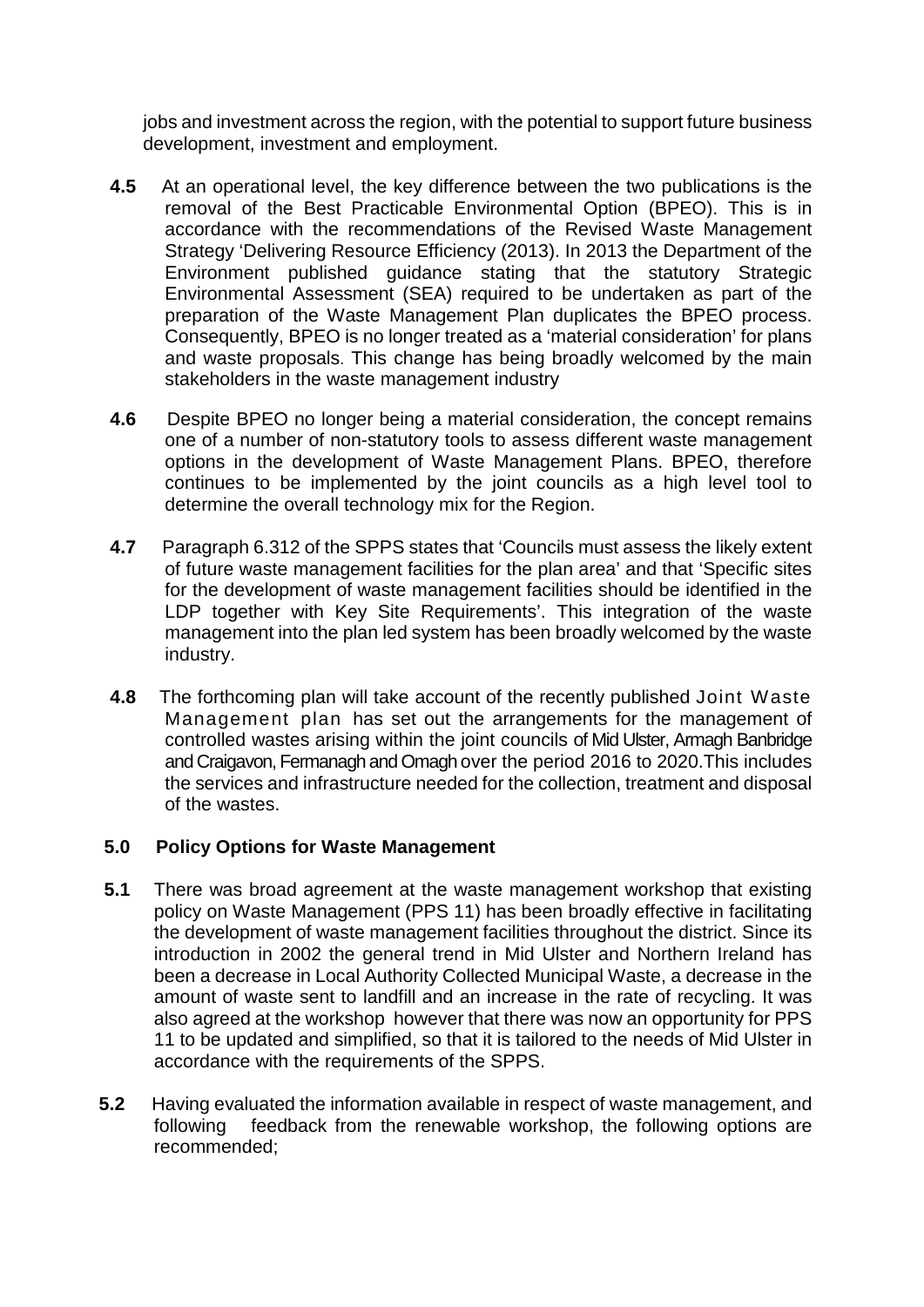**Option 1:** Adopt policies which are in line with existing planning policy contained within Planning Policy Statement 11 (PPS 11) including removal of Best Practicable Environmental Option (BPEO).

**Option 2:** Update and simplify existing policy to take account of key differences between it and the SPPS.

- **5.3** PPS 11 Contains 5 separate policies related to Waste Management;
	- **Policy WM 1 -** Environmental Impact of Waste Management.
	- **Policy WM 2 -** Waste Collection and Treatment Facilities.
	- **Policy WM 3 -** Waste Disposal
	- **Policy WM 4 -** Land Improvement
	- **Policy WM 5 -** Development in the vicinity of Waste Management Facilities.

 Each of these policies are considered below in the context of the SPPS and varying policy options are presented for the forthcoming LDP. The full wording of all existing policies can be found in Appendix B.

## **Policy WM 1 Environmental Impact of Waste Management.**

- **5.4** Policy WM 1 begins by stating that '*Proposals for the development of a waste management facility will be subject to a thorough examination of environmental effects…'*Although waste management development has the potential to cause significant environmental effects on the environment, the SPPS portrays the waste industry in a more positive light. This follows on from the 2013 Northern Ireland Waste management Strategy - 'Delivering Resource Efficiency' which emphasises waste as both a resource and an opportunity.
- **5.5** Policy WM 1is negatively worded in that it begins by stating that proposals for waste management facilities '*will only be permitted where it can be demonstrated that all of the following criteria are met'*. This is subsequently followed by a list of 12 separate criteria. This approach to assessing waste management development reinforces the negative perception of the waste management industry and is somewhat out of keeping with the approach advocated under the new SPPS. A more permissive wording akin to the policy wording for other types of developments may be more appropriate, with adequate safeguards built in to ensure significant environmental effects on the environment are avoided. For example, 'Development for Waste Management Facilities will be permitted, provided….' followed by a list of criteria that need to be met.
- **5.6** It is considered that there is an opportunity to streamline the current extensive list of criteria found under the current Policy WM 1 to avoid repetition of issues that may be addressed elsewhere in the forthcoming LDP. For example, it is noted that bullet points 4 (partly) 5, 6, 7 of policy WM 1 deal specifically with road safety issues. As all development will be required to comply with any new transportation policies it would be considered unnecessary to repeat similar criteria under the waste management topic. Bullet point 4 also addresses issues of neighbouring amenity such as noise, dirt and dust which will be, although this element will be contained under General Criteria in the forthcoming Planning Strategy, against which all development proposals will be determined against.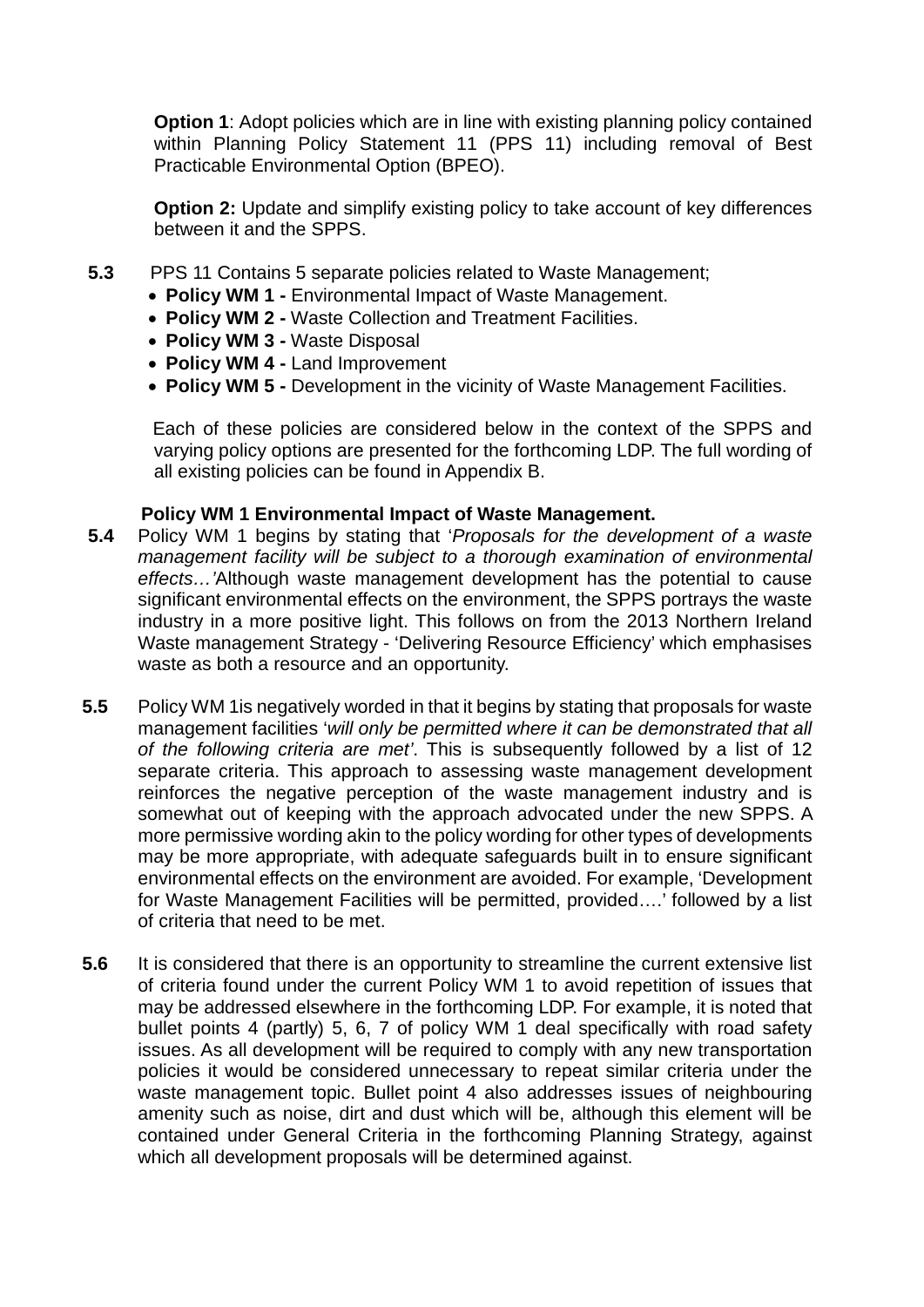- **5.7** Additionally, bullet point 8, which deals with built heritage and natural heritage issues, and bullet point 10 which deals with flood risk will also be addressed under respective policies in the forthcoming plan. To avoid repetition, these criteria can also be removed from forthcoming policy on waste management.
- **5.8** Elsewhere, the remaining criteria stipulated would be considered both relevant and specific to the waste management topic and should therefore be retained i.e. bullet points 1, 2, 3, 4 (partly), 9, 11 and 12, all of which have been referenced in the SPPS. For the purposes of avoiding waste management development being negatively portrayed, it may also be appropriate to retain these criteria under a 'General Policy' for waste management development and disregard the existing title 'Environmental Impact of a Waste Management facilities'.
- **5.9** As referred to in paragraph above, the SPPS has introduced the concept of integrating waste management into the plan led system in terms of site selection. It is important therefore that any new policy makes clear the link between the LDP and the joint waste management plan. This can be done by introducing an additional criterion under a General Policy for waste management facilities. The suggested policy wording for this criterion would be as follows;

**'Proposals for the development of a waste management facility shall accord with the plan providing;**

**there is a need for the facility as established through the Joint Waste Management Plan, and any subsequent plan, except in the case of WWTW's where the need must be demonstrated to the satisfaction of Mid Ulster Council or the Department'***.*

- **5.10** A recent Site Selection Study carried out by Mid Ulster Council<sup>[3](#page-10-0)</sup> looked at the Council's currently owned and operated waste management facilities for the potential development of further waste transfer infrastructure, based on a series of criteria. The study concluded that Drumcoo civic amenity site at Dungannon was the preferred location to develop a new waste transfer station. No other sites were selected for future development.
- **5.11** The timing of this study allows this particular site to be highlighted in the forthcoming LDP as a potential waste transfer site and if appropriate, key site requirements applied to accompany possible land zonings. This would then be linked to plan policy, providing greater overall certainty in the plan process. Given that the time frame of the LDP goes beyond that of the Waste management Plan by 10 years, further consultation may be required with relevant agencies to ascertain if additional sites need to be specified to cover the plan period to 2030.
- **5.12** Taking into consideration all of the above, the following 'General Policy' it is recommended for waste Management facilities;

## **1. Waste Management; General Policy**

<span id="page-10-0"></span> <sup>3</sup> Joint Waste Management Plan 2016-2020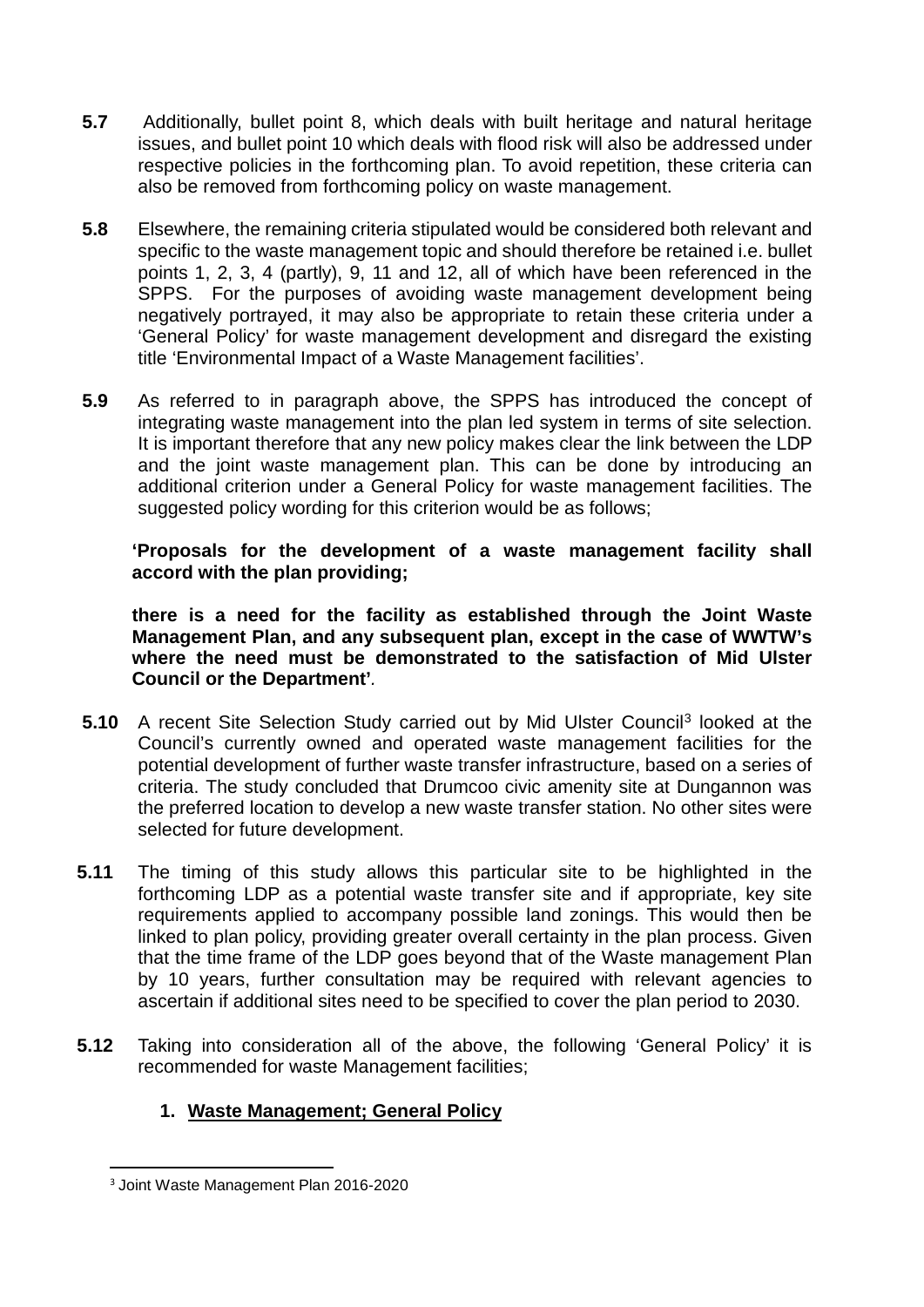**Proposals for the development of a waste management facilities shall accord with the plan providing;**

- **(i) It will not cause demonstrable harm to human health or result in an unacceptable adverse impact on the environment that cannot be controlled by mitigating measures.**
- **(ii) it is designed to be compatible with the character of the surrounding area and adjacent land uses;**
- **(iii) the visual impact of the waste management facility is acceptable in the landscape and the development will not have an unacceptable visual impact on any area designated for its landscape quality;**
- **(iv) the types of waste to be deposited or treated and the proposed method of disposal or treatment will not pose a serious environmental risk to air, water or soil resources that cannot be prevented or appropriately controlled by mitigating measures;**
- **(v) the proposal avoids (as far as is practicable) the permanent loss of the best and most versatile agricultural land;**
- **(vi) In the case of waste disposal the proposal includes suitable, detailed and practical restoration and aftercare proposals for the site.**

**In the case of waste collection and treatment facilities and waste disposal (landfill and land raising) there must be a need for the facility as established through the Joint Waste Management Plan 2016, and any subsequent plan, except in the case of WWTW's where the need must be demonstrated to the satisfaction of Mid Ulster Council.**

## **Policy WM 2 - Waste Collection and Treatment Facilities.**

- **5.13** Similar to the SPPS (Paragraph 6.316) Policy WM2 operates a presumption in favour of Waste Collection and Treatment Facilities, subject to satisfying several criteria. The first criterion requires that '*there is a need for the facility as established through the WMS and the relevant WMP, except in the case of Waste Water Treatment Works (WWTWs) where the need must be demonstrated to the Department's satisfaction'*. Given this is included under the 'General Policy' for all waste management development (criterion (i)), it would not be necessary to repeat again under this policy.
- **5.14** As referred to above under paragraph 4.5, and as clarified further under paragraph 6.323 of the SPPS, the BPEO requirement as stipulated under WM2 criterion (b), is no longer necessary. This element of policy will therefore be omitted entirely from forthcoming policy.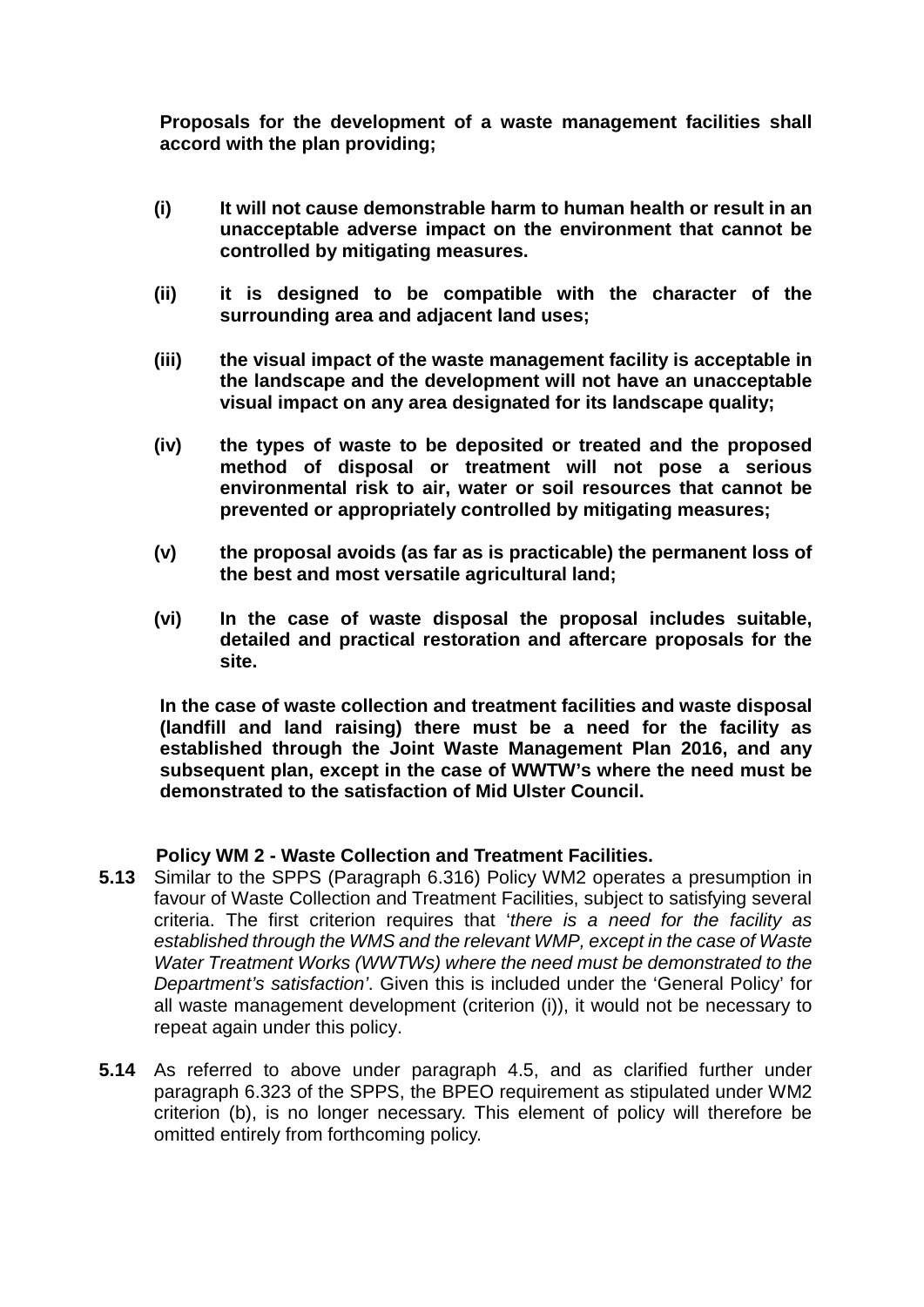- **5.15** Policy WM (c) goes on to list 5 locational criteria, at least one of which needs to be met to accord with policy. This criteria is repeated almost verbatim in paragraph 6.313 of the SPPS and should be retained in forthcoming policy. There is an opportunity however to tailor the wording of policy so that it is appropriate to the Mid Ulster Region. For example, the reference to a 'port area' as being a suitable location for a waste treatment or collection facility is not locally relevant can therefore be removed.
- **5.16** There may also be an opportunity to further define the type of 'industrial area' that is considered appropriate location for this development, to avoid potential conflict with certain industrial uses. For example, waste management development would be incompatible with existing industrial undertakings requiring a particularly contaminant free environment, such as life sciences, food processing and research and development sectors.
- **5.17** The fifth criterion, which refers to suitable locations in the countryside for waste facilities, has proven to be problematic in the past. Under this criterion, suitable locations in the countryside include the reuse of existing buildings or if on land within and adjacent or adjacent to existing building groups. It goes on to state that 'Alternatively, where it is demonstrated that new buildings/plant are needed these must have an acceptable visual and environmental impact'. This provision seems quite relaxed, particularly given the nature and type of the development concerned. The Council may want to consider adopting a stricter approach under this criteria, to ensure that waste management and recycling facilities are located in 'appropriate locations' as per the SPPS strategic objectives. Replacing the word 'Alternatively' with the word 'Exceptionally' at the beginning of the sentence may address these concerns.
- **5.18** Policy WM 2 (d) lists an additional 5 criteria that proposals need to comply with before approval is granted. The first criteria, which relates to 'Regional Scale' facilities, is repeated in the SPPS under paragraph.6.314. It is considered that this criterion should be retained in forthcoming policy. In considering what is of 'Regional Scale' the Council should take into account section 26 (1) of the planning Act (NI) 2011 and related Planning (Development Management) Regulations (NI) 2015 which contain the appropriate thresholds for 'Regionally Significant' and 'Major' waste management proposals.
- **5.19** The second and third criteria of policy WM 2 (d) contain site specific requirements for waste management facilities in terms of the sorting and processing of waste and the types of buildings that waste operations should be carried out in. As these issues form part of the detailed consideration of all applications in consultation with relevant consultees such as NIEA (licensing authority) and Environmental Health, it would not be considered necessary to include them as a separate policy requirement. It is also noted that these two criteria are not included in the SPPS. It is therefore recommended that they are removed from forthcoming policy.
- **5.20** The 4<sup>th</sup> criterion relates to waste incineration and energy from waste facilities. One has to bear in mind that that PPS 11 Waste Management (2002) was published 7 years before PPS 18 Renewable Energy (2009) which is particularly relevant to these type of proposals. In some respects therefore, this element of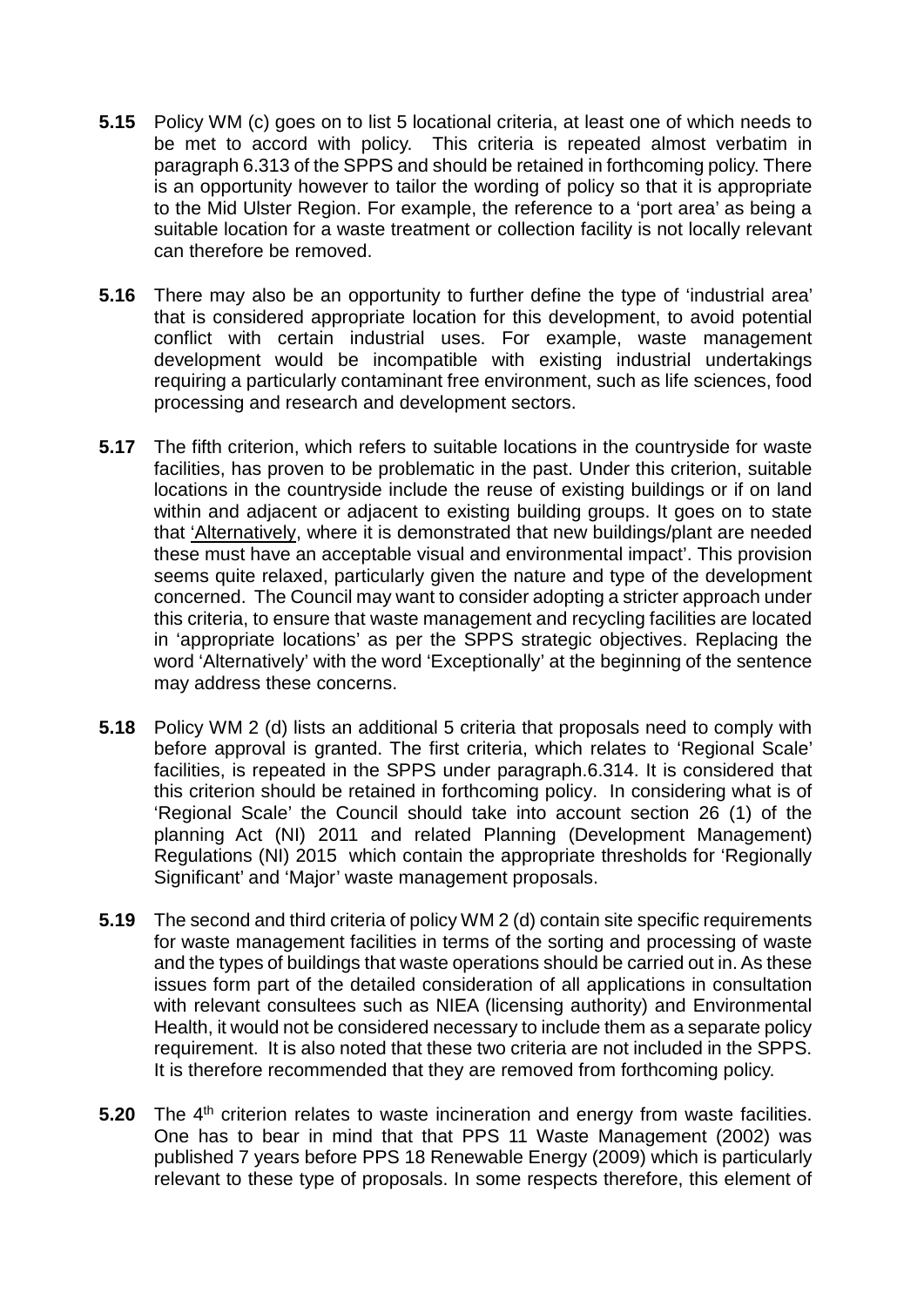policy is out of date and, as the SPPS has remained silent on this issue, it seems logical to remove as a criterion to be met under the waste management policy. Nonetheless, proposals of this nature would be expected to accord with the principles of the Joint Waste Management Plan and the waste management hierarchy which is referenced under suggested General Policy requirements for waste management facilities (see Paragraph 5.12 above).

- **5.21** The fifth criterion relates to the environmental impact of waste collection and treatment facilities. This issue however has been addressed above under suggested General Policy criterion (ii). Furthermore, the application of the Planning (Environmental Impact Assessment) Regulations (NI) 2015 will ensure all waste management proposals will undergo a thorough examination of the environmental effects. It is therefore considered unnecessary to include this criterion in forthcoming policy.
- **5.22** Taking into consideration all of the above, it is suggested that a second policy entitled 'Waste Collection and Treatment Facilities' should read as follows;

**Proposals for the development of a waste collection and treatment facilities shall accord with the plan providing it complies with one or more of the following locational criteria:**

- **it is located within an industrial area of a character appropriate to the development; or**
- **it is suitably located within an active or worked out hard rock quarry or on the site of an existing or former waste management facility including a landfill site; or**
- **it brings previously developed, derelict or contaminated land back into productive use or makes use of existing or redundant buildings; or**
- **in the case of a civic amenity and similar neighbourhood facilities the site is conveniently located in terms of access to service a neighbourhood or settlement whilst avoiding unacceptable adverse impact on the character, environmental quality and amenities of the local area; or**
- **it suitably located in the countryside, it involves the reuse of existing buildings or is on land within or adjacent to existing building groups. Exceptionally, where it is demonstrated that new buildings/plant are needed these must have an acceptable visual and environmental impact.**

**In the case of regional scale waste collection and treatment/waste management facility, its location relates closely to and benefits from easy access to key transport corridors and, where practicable makes use of the alternative transport modes of rail and water.**

## **Policy WM 3 Waste Disposal**

**5.23** Mid Ulster District Council have completed a review of their waste management practices as well as an assessment of their closure programme for the 3 landfill sites Tullyvar, Ballymacombs and Magheraglass (See Table 2 above). The proposed closure arrangements will result in a significant reduction in Local Authority owned landfill capacity in the region after 2018/2019.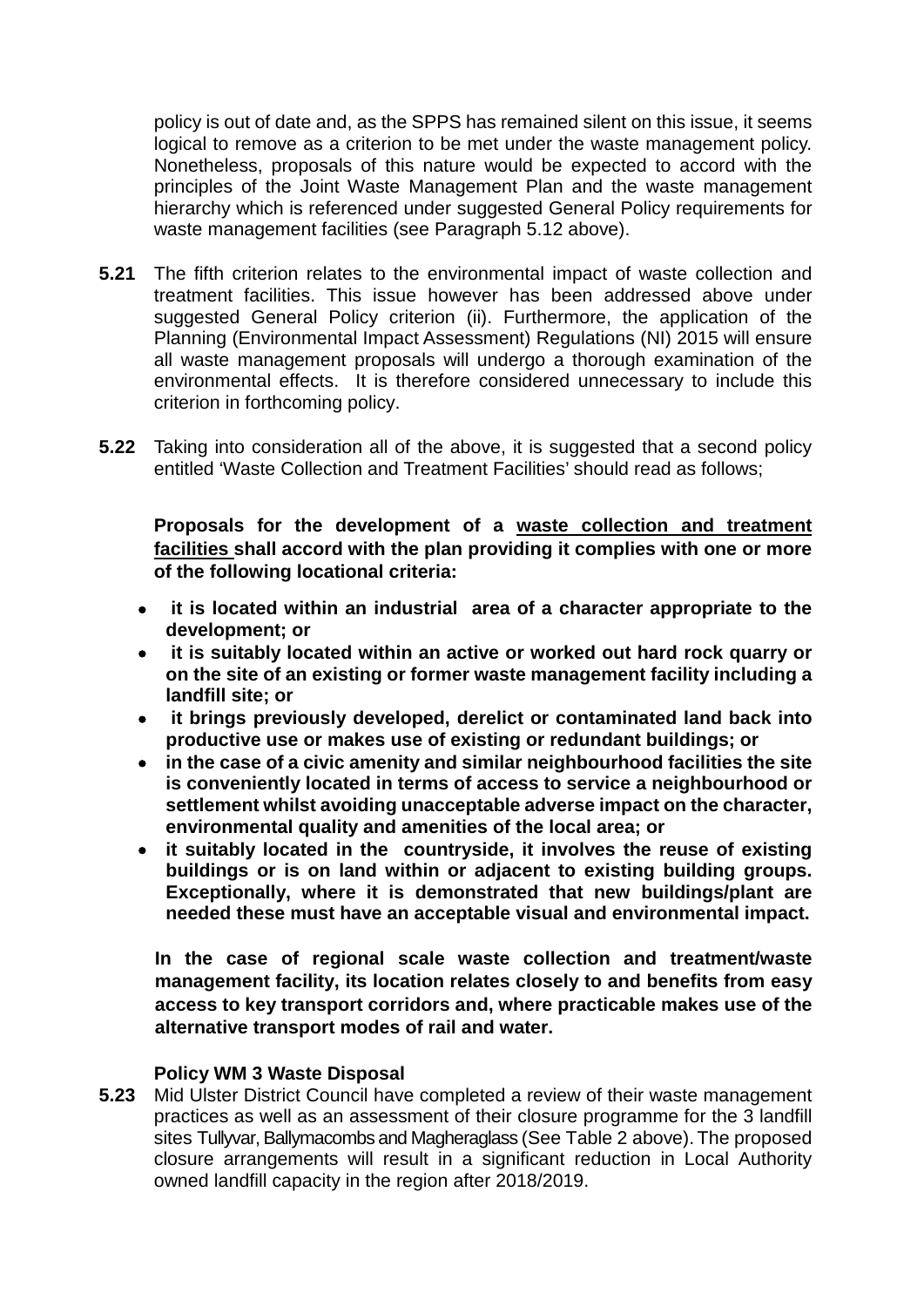- **5.24** The aim of the Council is to progressively move away from the landfilling of waste and meet the statutory obligations in relation to maximising recycling, diverting biodegradable waste from landfill and in addition aspires to minimise the amount of waste going to landfill as well as addressing any potential future ban on material(s) going to landfill. As a result of the closure of the landfill sites Mid Ulster District Council would be transferring their waste for treatment and energy recovery .It is therefore required to develop further waste transfer facilities within the Council area. A recent site selection process has resulted in a site at Drumcoo being earmarked for future development as a waste transfer station.
- **5.25** Although the council intends to move away from the landfilling of waste, this does not preclude other parties from seeking approval for such development. As such, forthcoming policy should include provision for landfills or land-raising facilities. Any such proposals would have to accord with the Joint Waste Management Plan and the principles of the waste Management Hierarchy.
- **5.26** The current wording of policy WM 3 accords with the SPPS in that it operates a presumption in favour of Waste disposal (landfill or land raising activities), subject to several criteria being met. Landfilling is defined as the deposition of waste generally involving the filling of voids, whereas land raising is defined as the deposition of waste above ground e.g. in naturally occurring depressions.
- **5.27** The first criterion of WM 3 requires that a need for waste disposal facility is established through the Waste Management Strategy and the Waste management Plan. As this requirement is contained within suggested General Policy criterion (i) there is no need for it to be repeated again under this specific policy. The second criterion regarding the BPEO, is no longer relevant and can also be removed
- **5.28** The third criterion (c) contains 5 separate bullet points. The first bullet point requires that the development '*will not result in an unacceptable adverse environmental impact or appropriately controlled by mitigating measures'*. As this requirement would be addressed under the General Policy (criterion (i)) for all waste management facilities, there is no need for it to be repeated under this policy.
- **5.29** The second bullet point requires that '*Significant mineral reserves are not sterilised'* due to the proposed development. It is expected however, that the forthcoming plan will bring forward designations to highlight 'Mineral Reserve' Areas supported by policy to ensure that surface development does not prejudice their exploitation. As all types of development, including waste related development, will have regard to this policy, it does not need to be specified as an additional criteria under the Waste Disposal policy.
- **5.30** The 3<sup>rd</sup> bullet point provides locational criteria for waste disposal operations, requiring that they are suitably located within an active or worked out hard rock quarry or it brings land that is despoiled, derelict or contaminated back into productive use'. Given the nature of landfill development, the locational criteria is more restrictive than that for waste collection and treatment facilities. It would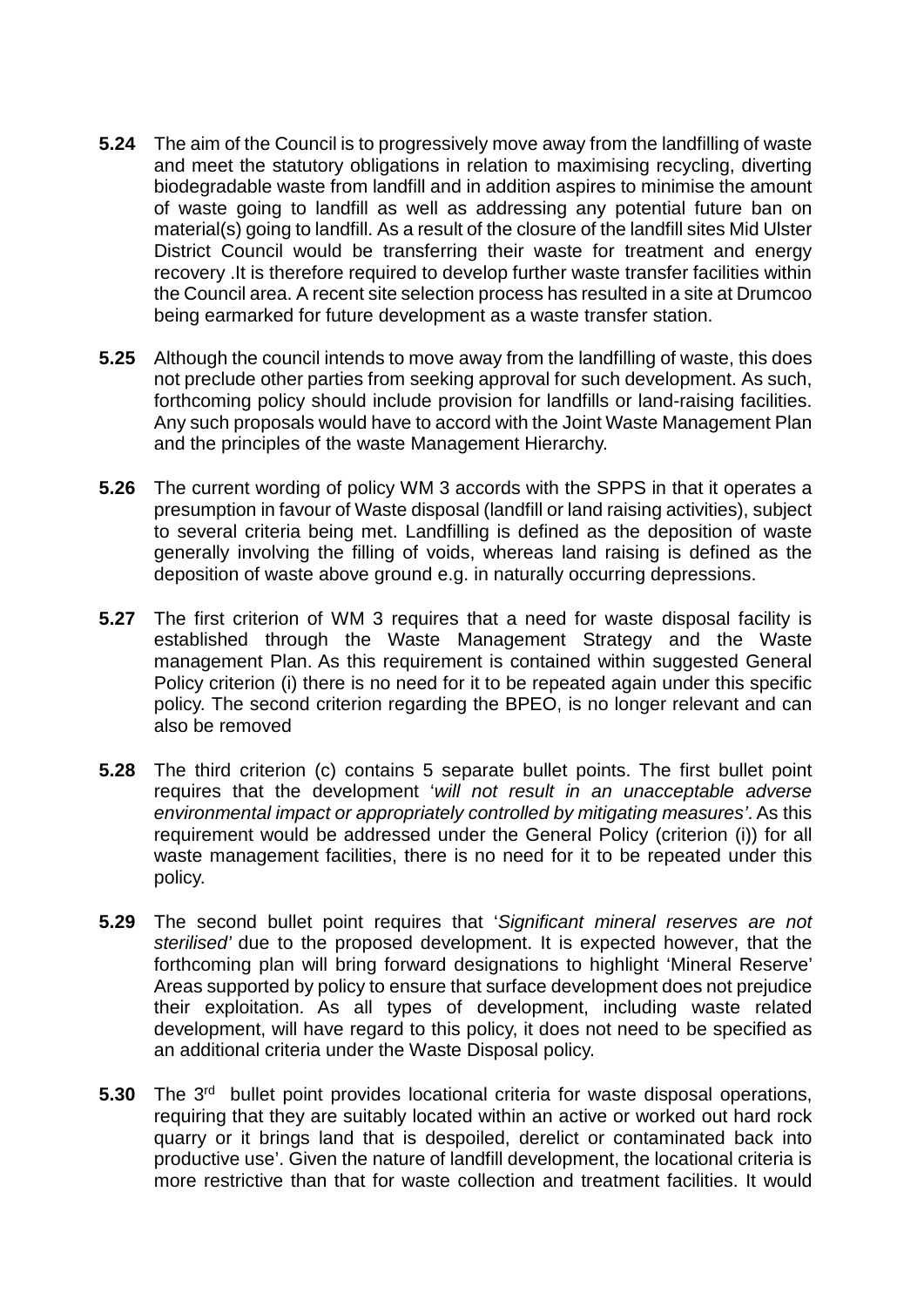therefore be important to retain this requirement under future policy that specifically addresses proposals for waste disposal.

- **5.31** The 4<sup>th</sup> bullet point relates to Regional Scale facilities and a requirement to be in close proximity to key transport corridors and where practicable make use of alternative modes of transport. A similar requirement currently applies to Waste Collection and Treatment facilities under PPS 11 Policy WM 2 and is included under the policy recommended above. It is suggested that this requirement is retained under the specific policy for Waste Disposal.
- **5.32** The fifth bullet point relates to the '*appropriate restoration and aftercare'* of Waste Disposal sites. As this is recommended as a general policy requirement for all waste disposal development, it would be considered unnecessary to be repeated under this specific policy.
- **5.33** Policy WM 3 also provides for the development of interim landfill or land raising facilities for the disposal of waste, subject to meeting several criteria. This provision for interim facilities was in line with the 2000 Waste Management Strategy taking into account the lack of an integrated network of waste management facilities at that time. Given the councils intention to close all existing landfill sites by 2020 and focus on developing alternative infrastructure for the collection and transfer of the Council's waste, it is unlikely there would be any need to retain a policy that allows for essential interim landfill or land raising facilities.
- **5.34** Taking into consideration all of the above, the following policy wording is suggested for Waste Disposal;

**Proposals for the development of landfill or land raising facilities for the disposal of waste shall accord with plan providing;**

**(i) it is suitably located within an active or worked out hard rock quarry or it brings land that is despoiled, derelict or contaminated back into productive use.**

**In the case of regional scale landfill or land raising facilities, its location relates closely to and benefits from easy access to key transport corridors and, where practicable makes use of the alternative transport modes of rail and water.** 

## **Policy WM 4 Land Improvement**

- **5.35** The SPPS makes no reference to the issue of land improvement i.e. the disposal of inert waste by its deposition on land, whereas PPS 11 contains a separate policy for this type of development i.e. Policy WM 4.
- **5.36** There is provision within Part 7 (Agricultural Buildings and Operations) of the Planning (General Permitted Development) Order (Northern Ireland) 2015 (GDPO) 'for the carrying out on agricultural land comprised in an agricultural unit of '*engineering operations reasonably necessary for the purposes of agriculture'*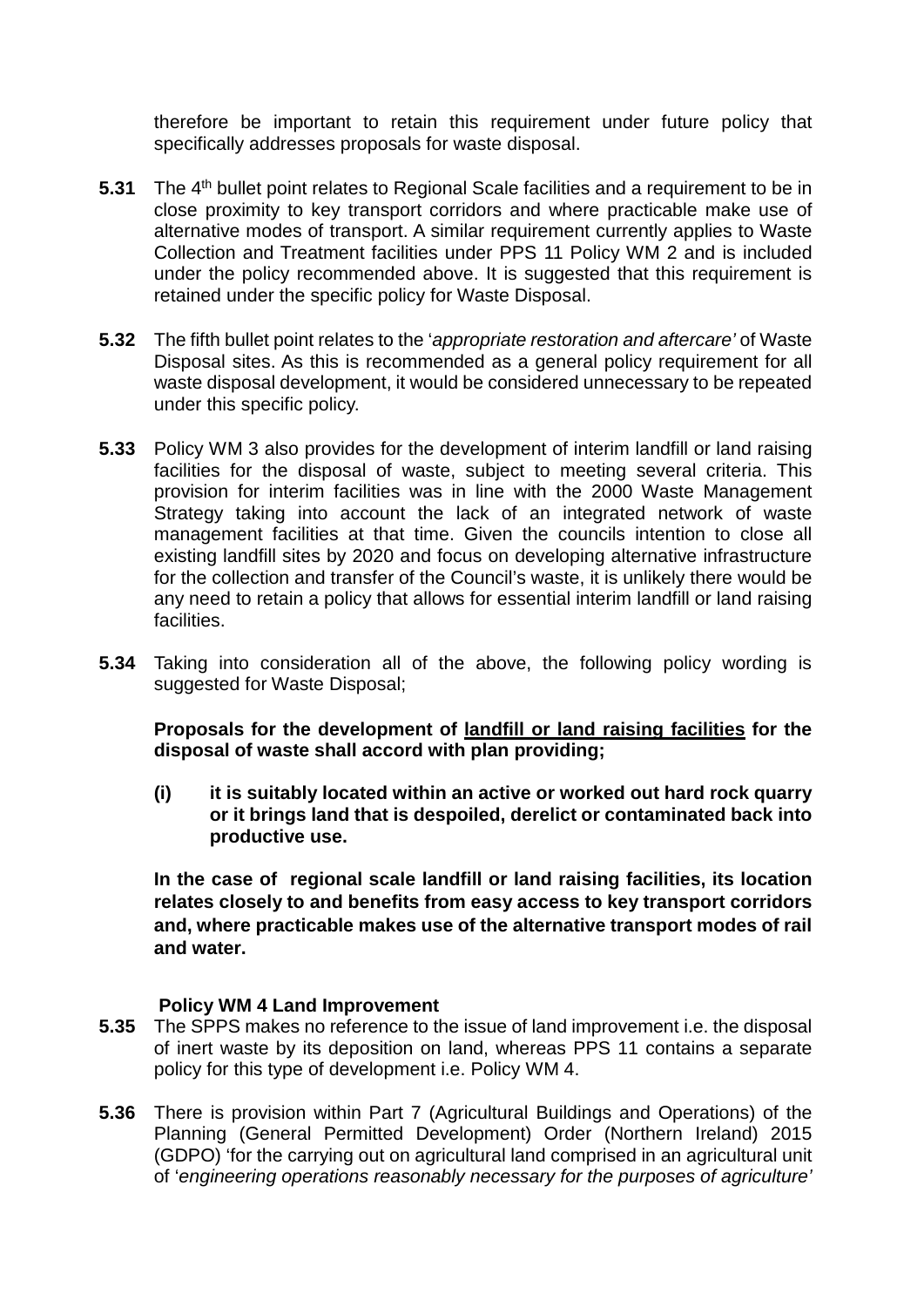within that unit. This includes certain land improvement operations, albeit on a smaller scale to those permitted under current policy WM 4.

- **5.37** There are other genuine proposals for land improvement schemes that do not fall within parameters of PD rights, for example, small scale infilling associated with road improvement schemes not linked agricultural holdings. Experience has shown that these type of proposals are quite common place and it is anticipated that similar applications will be received in the future. It is considered that these proposals would be assessed against the suggested General Policy, including in particular criterion (i) which relates to any potential adverse environmental impact the development may have, and criterion (iv) which addresses the need for suitable aftercare and restoration proposals at waste disposal sites.
- **5.38** The second bullet point of existing policy WM 4 Land Improvement relates to the issue of BPEO which is now irrelevant, and can therefore be removed. Experience has also shown that the 3rd bullet point of policy WM 4 which requires that '*only the minimum quantity of fill necessary to achieve the proposed improvement shall be deposited'* has been problematic in that it is difficult to assess and enforce with regard to land improvement. It is therefore recommended that this requirement is also omitted from future policy.

## **Policy WM 5 Development in the vicinity of Waste Management Facilities**

**5.39** The potential adverse impact of existing or approved facilities upon neighbouring land uses should be a material planning consideration in the determination of all planning applications for the development of that land. This point is reiterated in paragraph 6.318 of the SPPS which states that;

'*Development in the vicinity of waste management facilities should only be permitted where it will not prejudice the operation of such facilities and will not give rise to unacceptable impact on people, transport, or the environment'*

**5.40** Although existing policy accords with this requirement, the opportunity exists to simplify the policy wording as follows;

## **Development in in the vicinity of waste management facilities shall accord with the plan providing;**

- **(i) it will not prejudice the operation of such facilities**
- **(ii) it will not give rise to unacceptable impact on people, transport, or the environment.**
- **5.41** Under this policy, applications will be approved or refused depending on the circumstances prevailing at particular locations. Relevant considerations include the nature and capacity of the treatment works, local topography, prevailing wind direction, screening and disposition of existing development, the nature of the proposed development, the precise position of actual odour sources within the boundaries of the works and advice on relevant environmental health matters.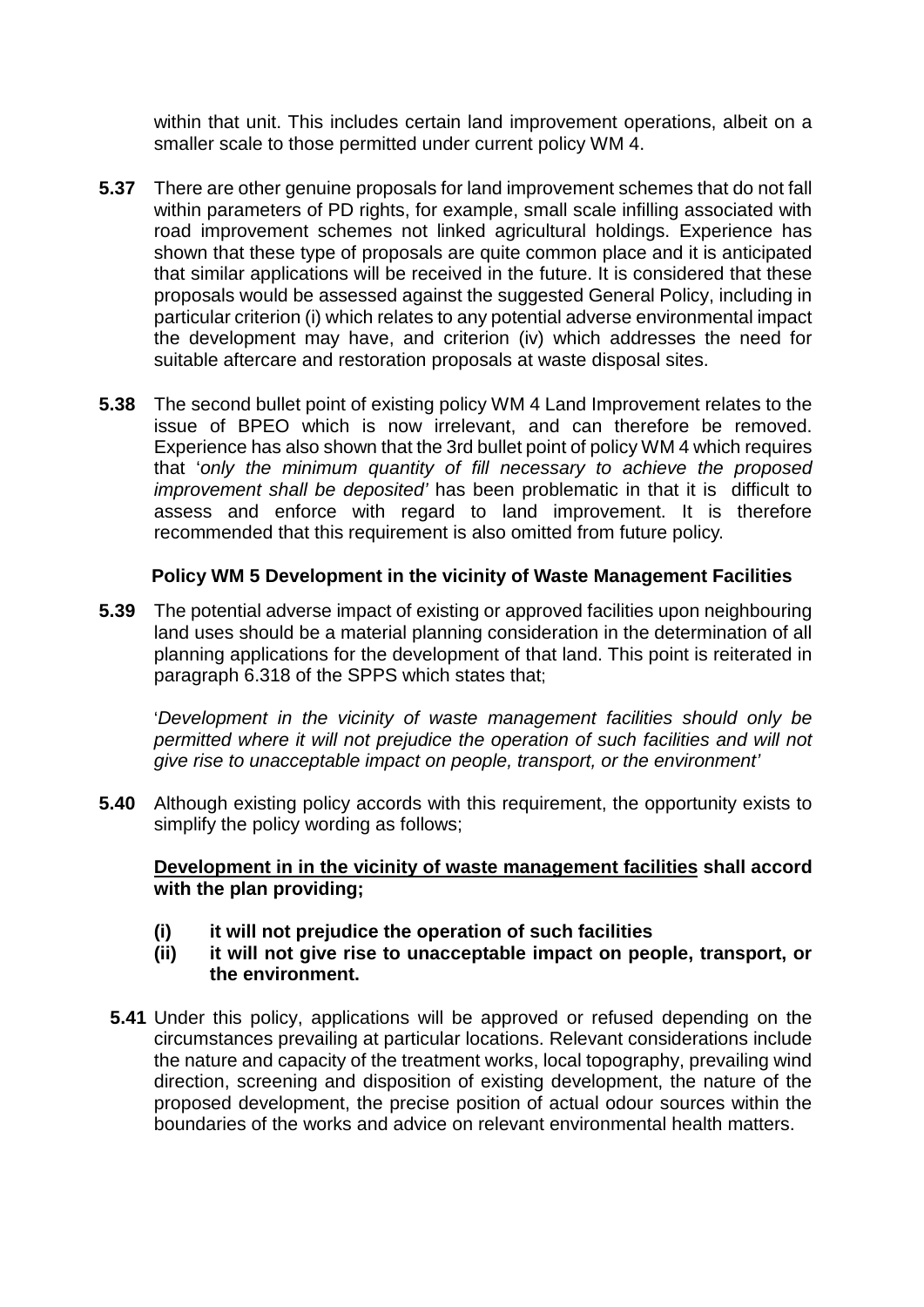- **5.42** Paragraph 6.315 of the SPPS introduces a new element in relation to waste management in that it states that LDP's should also '*identify the need for appropriate waste management facilities within new development'*. It is considered that this would particularly apply to large scale housing retail or industrial type developments. Rather than finding expression in operational policy, it may be more appropriate to introduce the idea of incorporating waste management facilities within new developments as a Key Site Requirement for on specific zoned sites contained within the forthcoming LDP.
- **5.43** Taking all of the above into consideration, it is recommended that the new policy on waste management could read along the following lines;

## **1. Waste Management; General Policy**

**Proposals for the development of a waste management facility shall accord with the plan providing;**

- **(i) It will not cause demonstrable harm to human health or result in an unacceptable adverse impact on the environment that cannot be controlled by mitigating measures.**
- **(ii) it is designed to be compatible with the character of the surrounding area and adjacent land uses;**
- **(iii) the visual impact of the waste management facility is acceptable in the landscape and the development will not have an unacceptable visual impact on any area designated for its landscape quality;**
- **(iv) the types of waste to be deposited or treated and the proposed method of disposal or treatment will not pose a serious environmental risk to air, water or soil resources that cannot be prevented or appropriately controlled by mitigating measures;**
- **(v) the proposal avoids (as far as is practicable) the permanent loss of the best and most versatile agricultural land;**
- **(vi) in the case of waste disposal the proposal includes suitable, detailed and practical restoration and aftercare proposals for the site.**

**In the case of waste collection and treatment facilities and waste disposal (landfill and land raising) there must be a need for the facility as established through the Joint Waste Management Plan 2016, and any subsequent plan, except in the case of WWTW's where the need must be demonstrated to the satisfaction of Mid Ulster Council.**

**2. Waste collection and treatment facilities**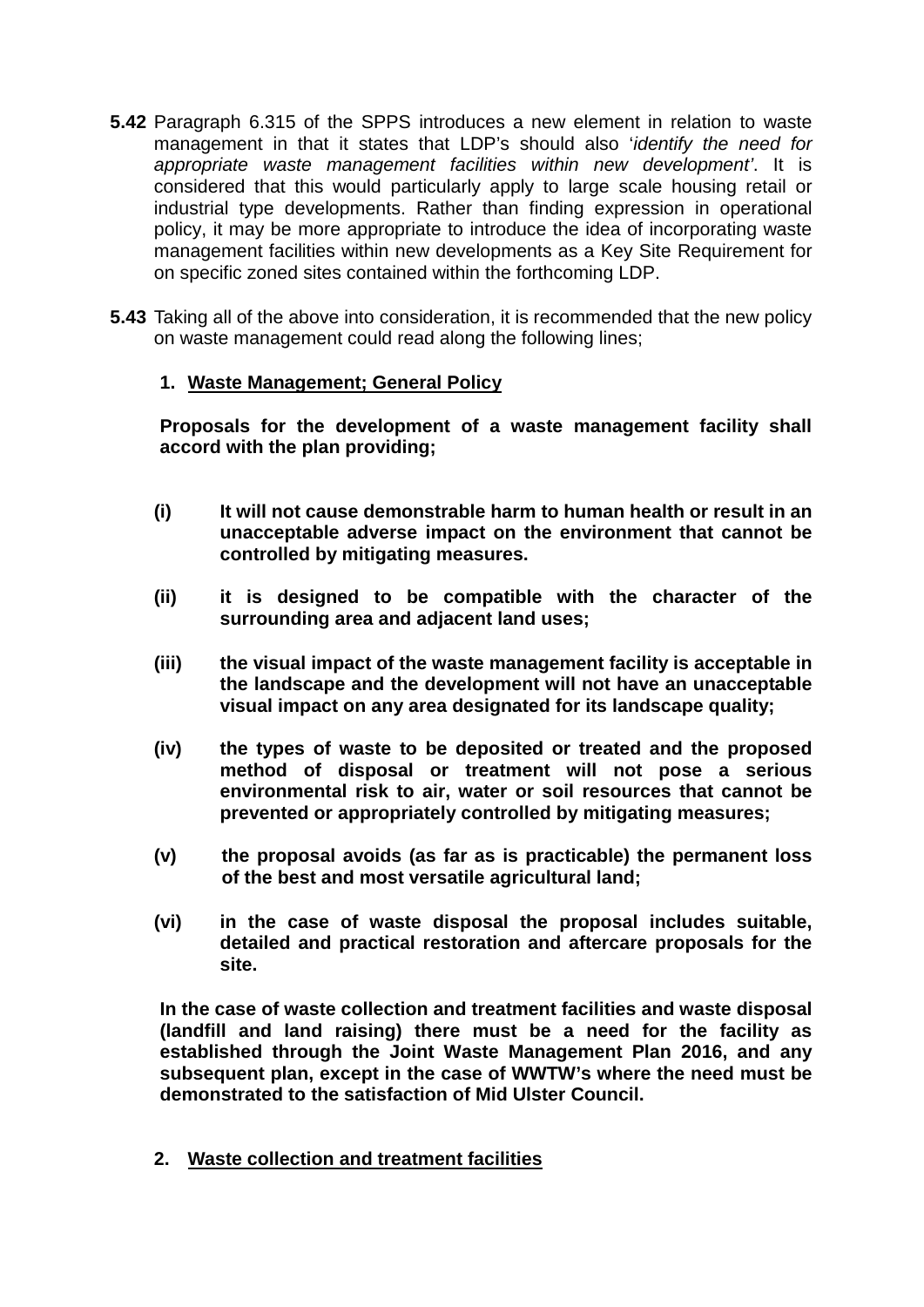**Proposals for the development of a waste collection and treatment facility shall accord with the plan providing it complies with one or more of the following locational criteria:**

- **1. it is located within an industrial area of a character appropriate to the development; or**
- **2. it is suitably located within an active or worked out hard rock quarry or on the site of an existing or former waste management facility including a landfill site; or**
- **3. it brings previously developed, derelict or contaminated land back into productive use or makes use of existing or redundant buildings; or**
- **4. in the case of a civic amenity and similar neighbourhood facilities the site is conveniently located in terms of access to service a neighbourhood or settlement whilst avoiding unacceptable adverse impact on the character, environmental quality and amenities of the local area; or**
- **5. it is suitably located in the countryside, it involves the reuse of existing buildings or is on land within or adjacent to existing building groups. Exceptionally, where it is demonstrated that new buildings/plant are needed these must have an acceptable visual and environmental impact.**

**In the case of a regional scale waste collection and treatment/waste management facility, its location relates closely to and benefits from easy access to key transport corridors and, where practicable makes use of the alternative transport modes of rail and water.**

## **3. Waste Disposal**

**Proposals for the development of landfill or land raising facilities for the disposal of waste shall accord with plan providing;**

**(i) it is suitably located within an active or worked out hard rock quarry or it brings land that is despoiled, derelict or contaminated back into productive use.**

**In the case of regional scale landfill or land raising facilities, its location relates closely to and benefits from easy access to key transport corridors and, where practicable makes use of the alternative transport modes of rail and water.** 

## **4. Development in in the vicinity of waste management facilities**

**Development in in the vicinity of waste management facilities shall accord with the plan providing;**

- **(i) it will not prejudice the operation of such facilities**
- **(ii) it will not give rise to unacceptable impact on people, transport, or the environment.**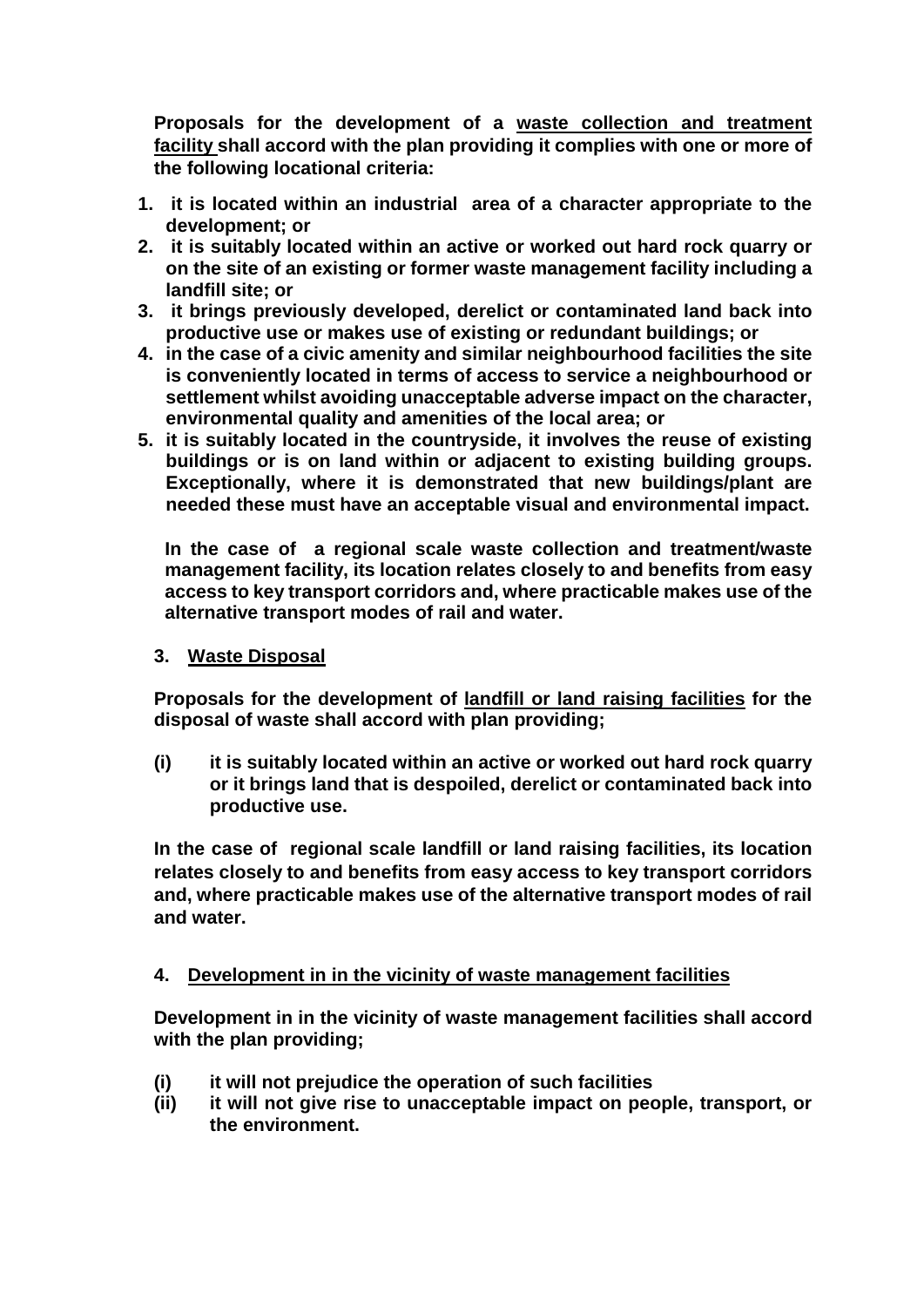#### **6.0 Recommendation**

It is recommended that the policy options contained within this Paper together with the preferred options are subjected to the Sustainability Appraisal/Strategic Environmental Assessment, before any final decisions are made on which options will go forward for public consultation in the Preferred Options Paper.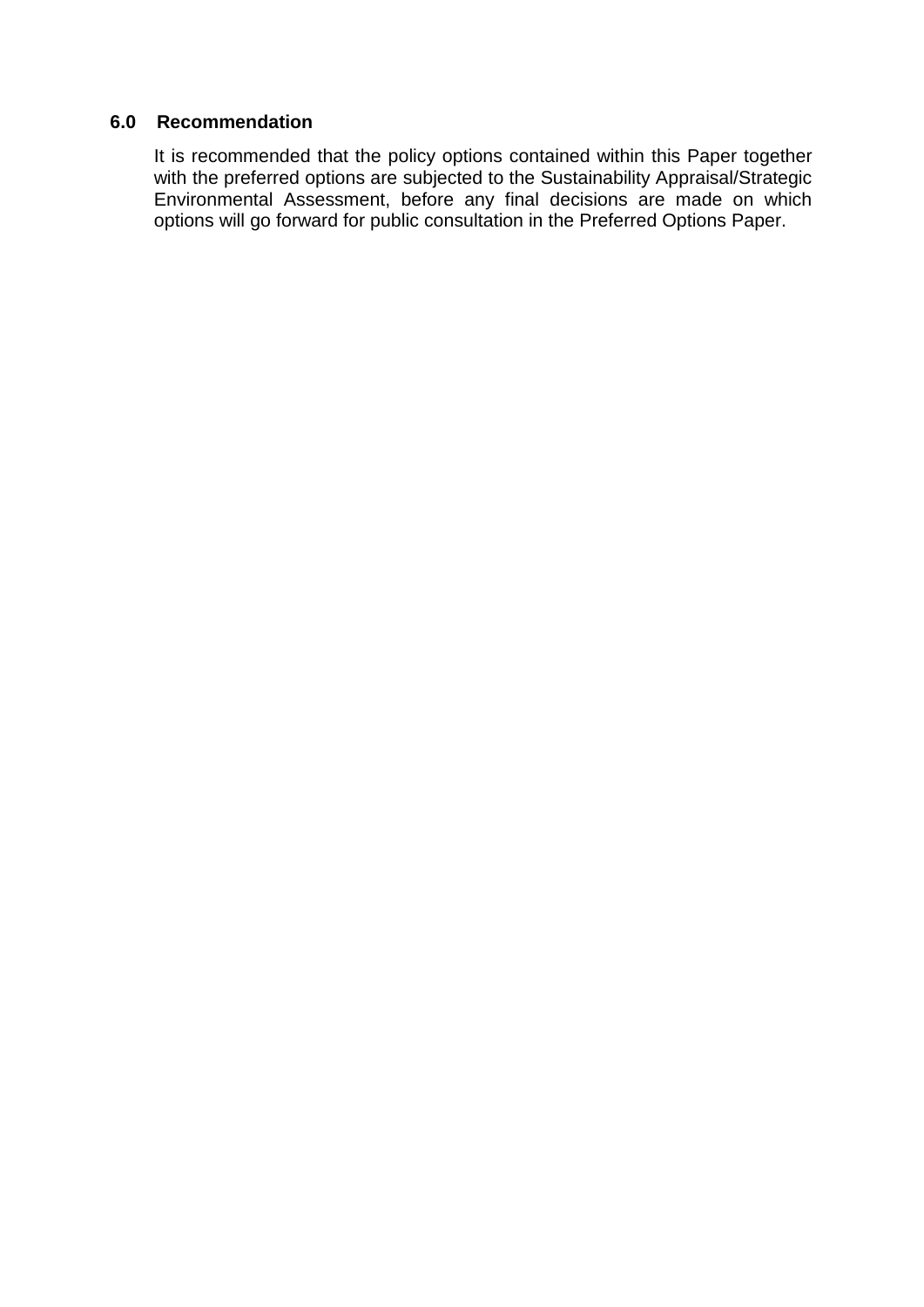

 **Appendix A - Waste Management sites in Mid Ulster Council**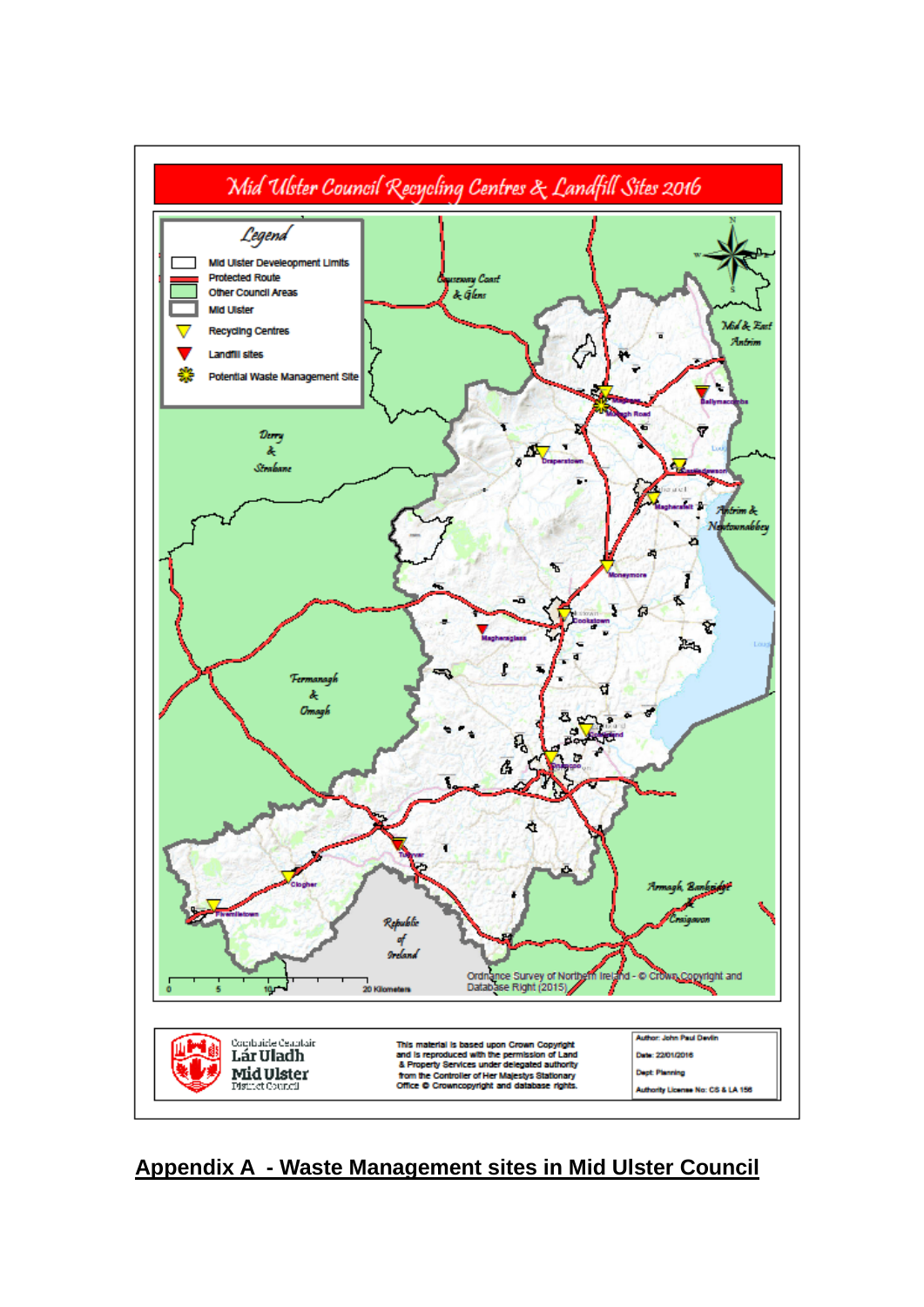## **Appendix B - PPS 11 - Waste Management – Existing Policies**

# **Policy WM 1 Environmental Impact of a Waste Management Facility.**

- Proposals for the development of a waste management facility will be subject to a thorough examination of environmental effects and will only be permitted where it can be demonstrated that all of the following criteria are met:
- The proposal will not cause demonstrable harm to human health or result in an unacceptable adverse impact on the environment;
- The proposal is designed to be compatible with the character of the surrounding area and adjacent land uses;
- The visual impact of the waste management facility, including the final landform of landfilling or land raising operations, is acceptable in the landscape and the development will not have an unacceptable visual impact on any area designated for its landscape quality;
- The access to the site and the nature and frequency of associated traffic movements will not prejudice the safety and convenience of road users or constitute a nuisance to neighbouring residents by virtue of noise, dirt and dust;
- The public road network can satisfactorily accommodate, or can be upgraded to accommodate, the traffic generated;
- Adequate arrangements shall be provided within the site for the parking, servicing and circulation of vehicles;
- Wherever practicable the use of alternative transport modes, in particular, rail and water, has been considered;
- The development will not have an unacceptable adverse impact on nature conservation or archaeological/built heritage interests
- The types of waste to be deposited or treated and the proposed method of disposal or treatment will not pose a serious environmental risk to air, water or soil resources that cannot be prevented or appropriately controlled by mitigating measures;
- the proposed site is not at risk from flooding and the proposal will not cause or exacerbate flooding elsewhere;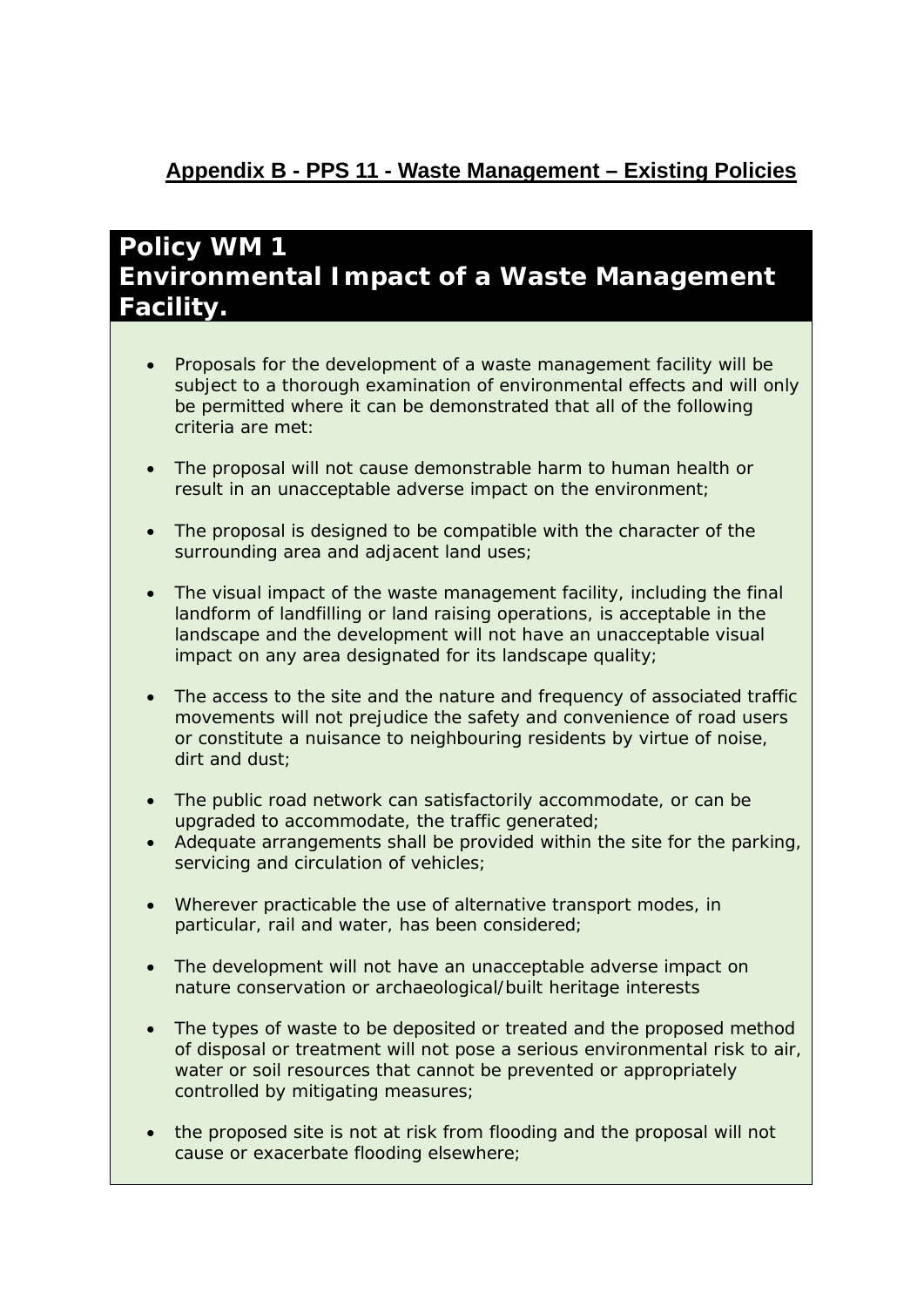- The proposal avoids (as far as is practicable) the permanent loss of the best and most versatile agricultural land;
- In the case of landfilling the proposal includes suitable, detailed and practical restoration and aftercare proposals for the site.

## **Policy WM 2 Waste Collection and Treatment Facilities**

#### **Proposals for the development of Waste Collection and Treatment Facilities will be permitted where;**

- (a) There is a need for the facility as established through the WMS and the relevant WMP, except in the case of Waste Water Treatment Works (WWTWs) where the need must be demonstrated to the Department's satisfaction;
- (b) The proposed facility is the BPEO
- (c) The proposed facility complies with one or more of the following locational criteria:
- it is located within an industrial or port area of a character appropriate to the development; or
- it is suitably located within an active or worked out hard rock quarry or on the site of an existing or former waste management facility including a landfill site; or
- it brings previously developed, derelict or contaminated land back into productive use or makes use of existing or redundant buildings; or
- in the case of a civic amenity and similar neighbourhood facilities the site is conveniently located in terms of access to service a neighbourhood or settlement whilst avoiding unacceptable adverse impact on the character, environmental quality and amenities of the local area; or
- Where the proposal is in the countryside, it involves the reuse of existing buildings or is on land within or adjacent to existing building groups. Alternatively where it is demonstrated that new buildings/plant are needed these must have an acceptable visual and environmental impact; and

(d)The following criteria are also met;

• In the case of a regional scale waste collection or treatment facility, its location relates closely to and benefits from easy access to key transport corridors and, where practicable makes use of the alternative transport modes of rail and water;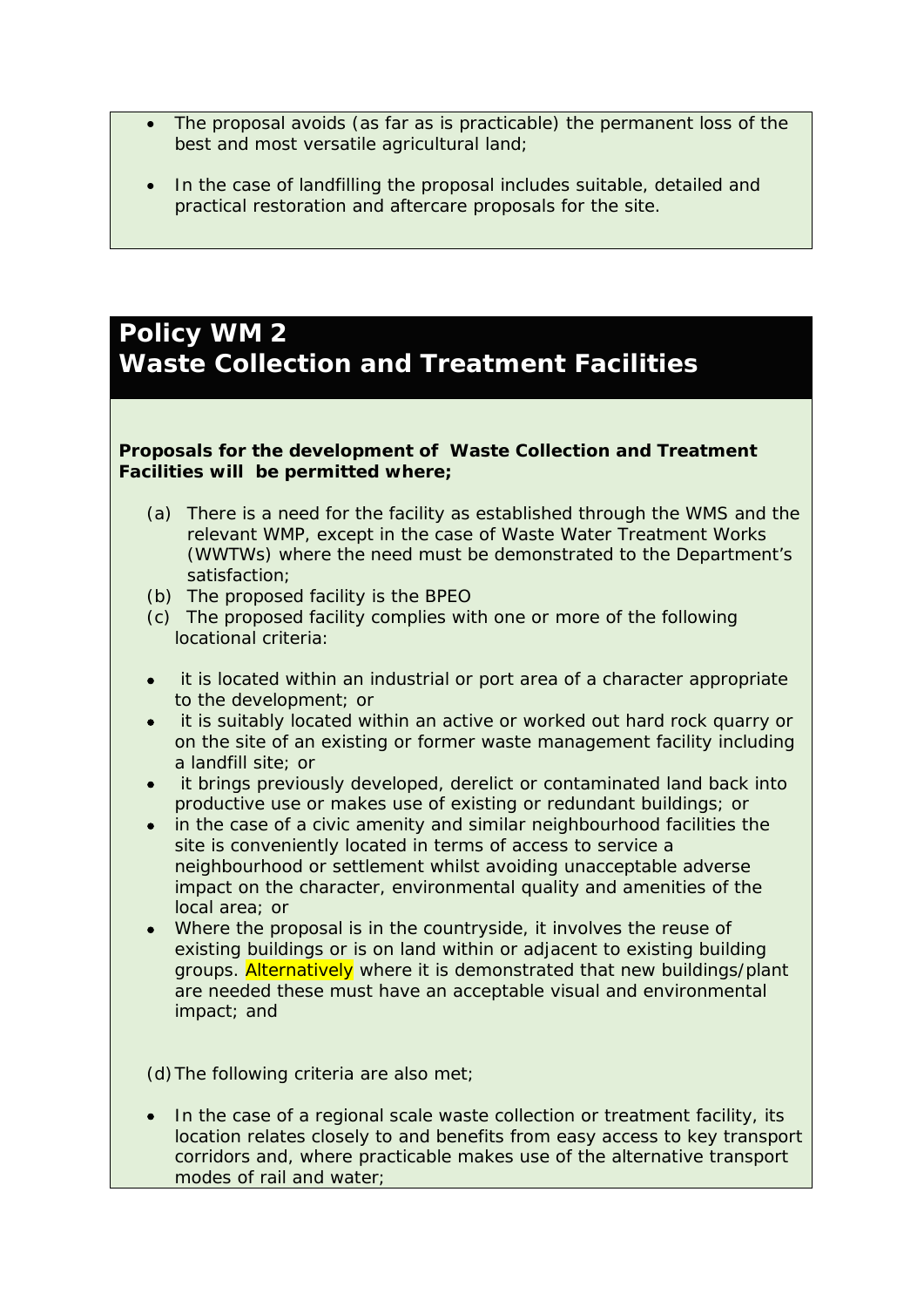- Proposals involving the sorting and processing of waste, are carried out within a purpose built or appropriately modified existing building, unless it can be demonstrated that part or all of the proposed operation can only be carried out in the open;
- The built development associated with the proposed methods of handling, storage, treatment and processing of waste is appropriate to the nature and hazards of the waste(s) concerned;
- Proposals for the incineration of waste and other thermal processes, shall incorporate measures to maximise energy recovery both in the form of heat and electricity, taking account of prevailing technology, economics and characteristics of the waste stream involved; and
- It will not result in an unacceptable adverse environmental impact that cannot be prevented or appropriately controlled by mitigating measures (see Policy WM 1).

# **Policy WM 3 Waste Disposal**

**Proposals for the development of landfill or land raising facilities for the disposal of waste will only be permitted where;**

- (a)There is a need for the facility as established through the WMS and the relevant WMP; and
- (b)The proposed facility is the BPEO;
- (c) the proposed facility complies with all of the following criteria:
	- it will not result in an unacceptable adverse environmental impact that cannot be prevented or appropriately controlled by mitigating measures (see Policy WM 1); and
	- significant mineral reserves are not sterilised; and
	- it is suitably located within an active or worked out hard rock quarry or it brings land that is despoiled, derelict or contaminated back into productive use; and
- in the case of a regional scale landfill or land raising site, its location closely relates to and allows for easy access to key transport corridors and, where practicable make use of the alternative transport modes of rail and water; and detailed measures are included for the appropriate restoration and aftercare of sites that will help to enhance bio-diversity.

In line with the WMS, prior to the establishment of an integrated network of waste management facilities, the development of interim landfill or land raising facilities for the disposal of waste will be permitted where the criteria under (c) are met and the proposed facility: